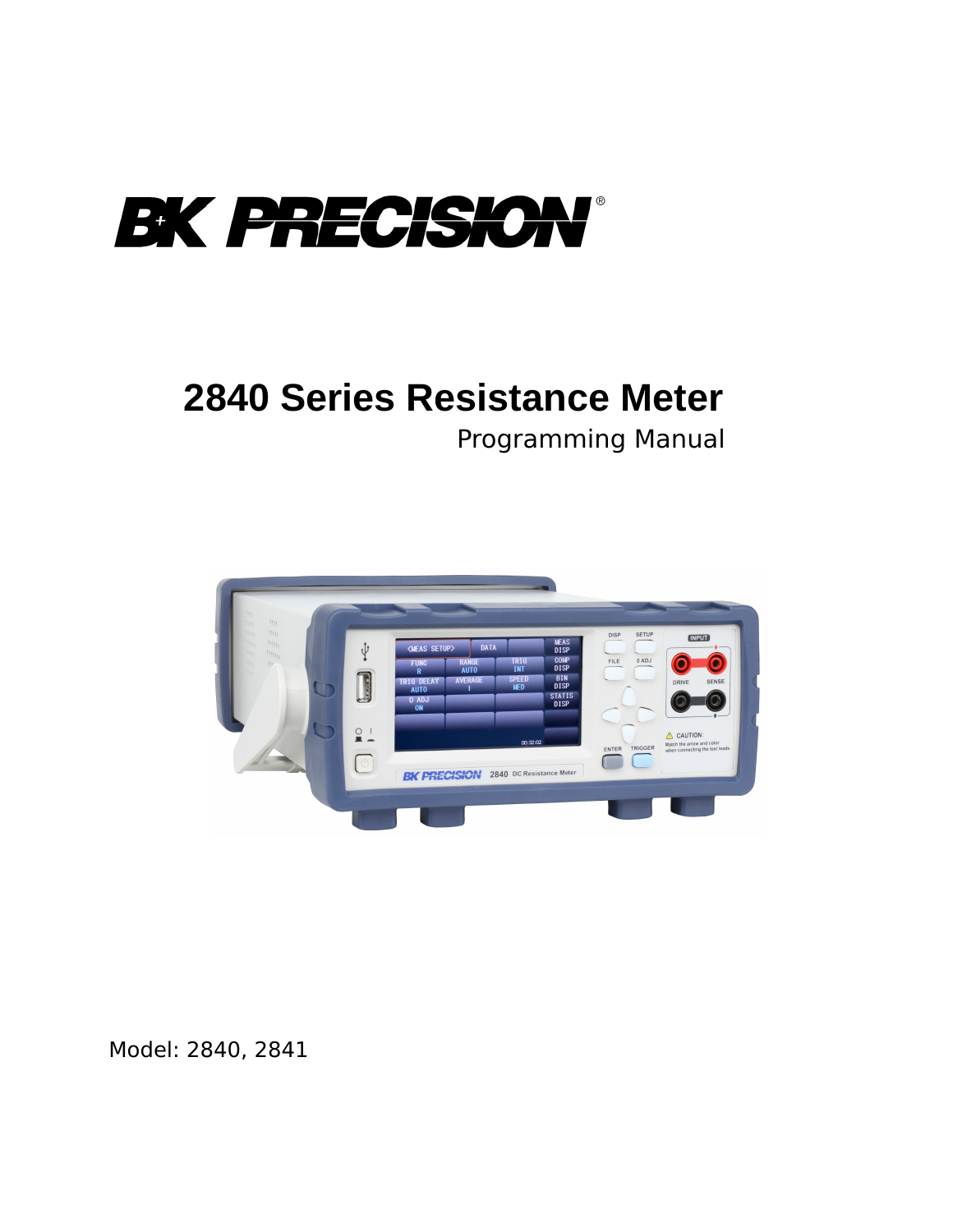## **Contents**

#### <span id="page-1-0"></span>[Contents](#page-1-0) [i](#page-1-0)

| 1                       | 1.1<br>1.2<br>1.3     | <b>Introduction to SCPI</b><br>1.2.1<br>1.2.2<br>1.2.3<br>1.2.4<br>1.2.5<br>1.2.6<br>1.2.7 | $\mathbf{1}$<br>$\mathbf{1}$<br>1<br>1<br>1<br>$\overline{2}$<br>$\overline{2}$<br>$\overline{2}$<br>3<br>3<br>3 |
|-------------------------|-----------------------|--------------------------------------------------------------------------------------------|------------------------------------------------------------------------------------------------------------------|
|                         |                       |                                                                                            |                                                                                                                  |
| 2                       | <b>DISPlay</b><br>2.1 |                                                                                            | $\overline{\mathbf{4}}$<br>$\overline{4}$                                                                        |
|                         | 2.2                   |                                                                                            | $\overline{4}$                                                                                                   |
|                         |                       |                                                                                            |                                                                                                                  |
| 3                       |                       | <b>FUNCtion</b>                                                                            | 5                                                                                                                |
|                         | 3.1                   |                                                                                            | 5                                                                                                                |
|                         | 3.2                   |                                                                                            | 5                                                                                                                |
|                         | 3.3                   |                                                                                            | 6                                                                                                                |
|                         | 3.4                   |                                                                                            | 6                                                                                                                |
|                         | 3.5                   |                                                                                            | 6                                                                                                                |
|                         | 3.6                   |                                                                                            | 6                                                                                                                |
|                         | 3.7                   |                                                                                            | 7                                                                                                                |
|                         | 3.8<br>3.9            |                                                                                            | 7<br>$\overline{7}$                                                                                              |
|                         | 3.10                  |                                                                                            | 8                                                                                                                |
|                         |                       |                                                                                            | 8                                                                                                                |
|                         |                       |                                                                                            | 8                                                                                                                |
|                         |                       |                                                                                            |                                                                                                                  |
| $\overline{\mathbf{4}}$ |                       | <b>APERture</b>                                                                            | 9                                                                                                                |
|                         | 4.1                   |                                                                                            | 9                                                                                                                |
|                         | 4.2                   |                                                                                            | 9                                                                                                                |
| 5.                      | <b>TRIGger</b>        |                                                                                            | 10                                                                                                               |
|                         | 5.1                   |                                                                                            | 10                                                                                                               |
|                         | 5.2                   |                                                                                            | 10                                                                                                               |
|                         | 5.3                   |                                                                                            | 10                                                                                                               |
|                         | 5.4                   |                                                                                            | 11                                                                                                               |
|                         |                       |                                                                                            |                                                                                                                  |

| 6 FETCh |  |
|---------|--|
|---------|--|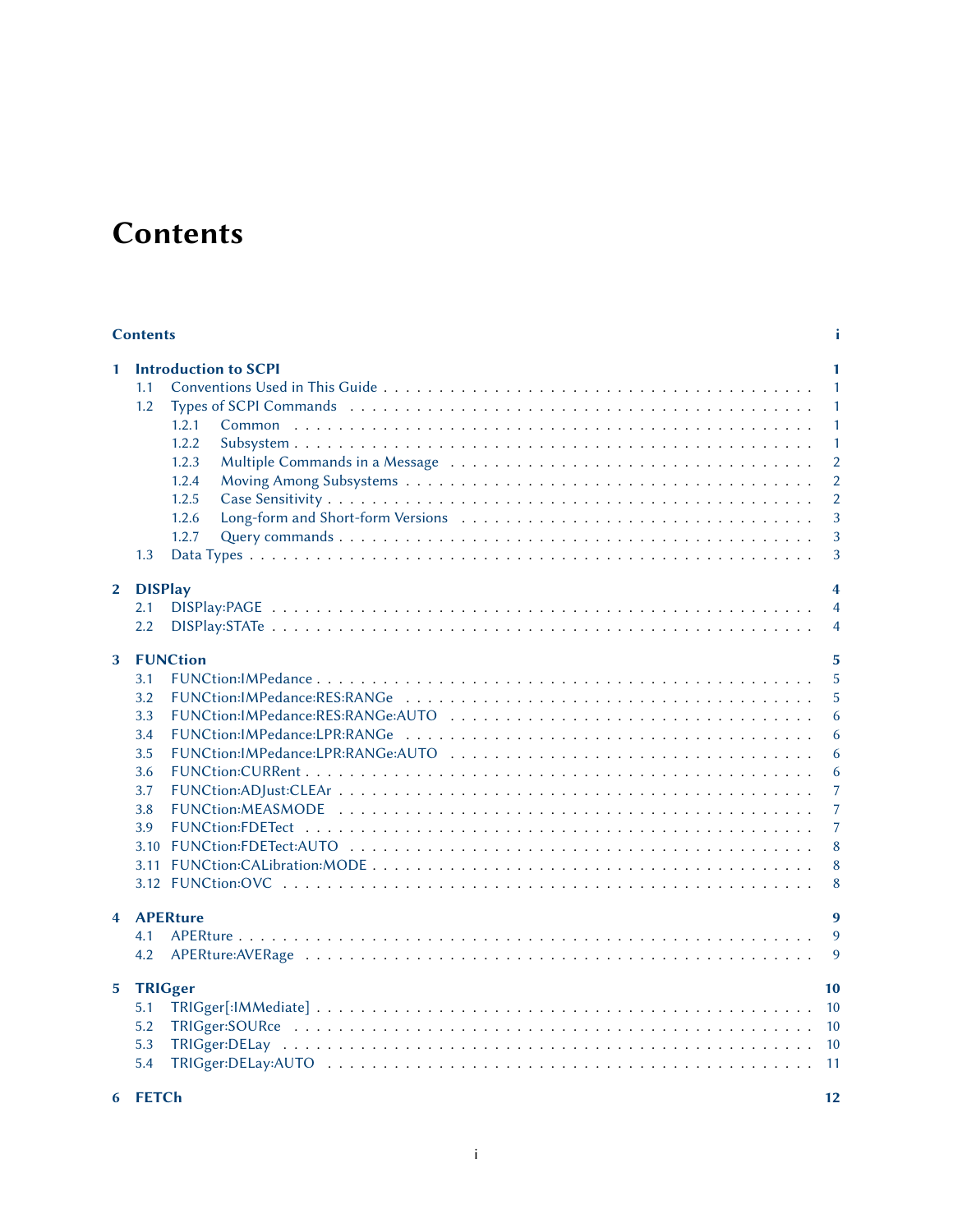|                | 6.1<br>6.2 |                      |      |
|----------------|------------|----------------------|------|
| $\overline{7}$ |            | <b>TEMPerature</b>   | 14   |
|                | 7.1        |                      |      |
|                | 7.2        |                      |      |
|                | 7.3        |                      |      |
|                | 7.4        |                      |      |
|                | 7.5        |                      |      |
|                | 7.6        |                      |      |
|                |            |                      |      |
| 8              |            | <b>COMParator</b>    | 17   |
|                | 8.1        |                      |      |
|                | 8.2        |                      |      |
|                | 8.3        |                      |      |
|                | 8.4        |                      | 18   |
|                | 8.5        |                      | 18   |
|                | 8.6        |                      | 18   |
|                | 8.7        |                      | 19   |
|                | 8.8        |                      | 19   |
|                | 8.9        |                      |      |
|                | 8.10       |                      |      |
|                |            |                      |      |
| 9              | <b>BIN</b> |                      | 20   |
|                | 9.1        |                      |      |
|                | 9.2        |                      |      |
|                | 9.3        |                      | 20   |
|                | 9.4        |                      | 21   |
|                | 9.5        |                      | 21   |
|                | 9.6        |                      | 21   |
|                | 9.7        |                      |      |
|                | 9.8        |                      |      |
|                | 9.9        |                      |      |
|                | 9.10       |                      |      |
|                |            |                      |      |
|                |            |                      |      |
|                |            | <b>10 STATistics</b> | 25   |
|                |            |                      |      |
|                |            |                      | 25   |
|                |            |                      |      |
|                |            |                      | -26  |
|                |            |                      |      |
|                |            |                      |      |
|                |            |                      | -27  |
|                |            |                      | 27   |
|                |            |                      | 27   |
|                |            |                      | 27   |
|                |            |                      |      |
|                |            |                      | 27   |
|                |            |                      | 28   |
|                |            |                      | 28   |
|                |            |                      | - 28 |
|                |            |                      |      |
|                | 11 IO      |                      | 29   |
|                |            |                      | 29   |
|                |            |                      |      |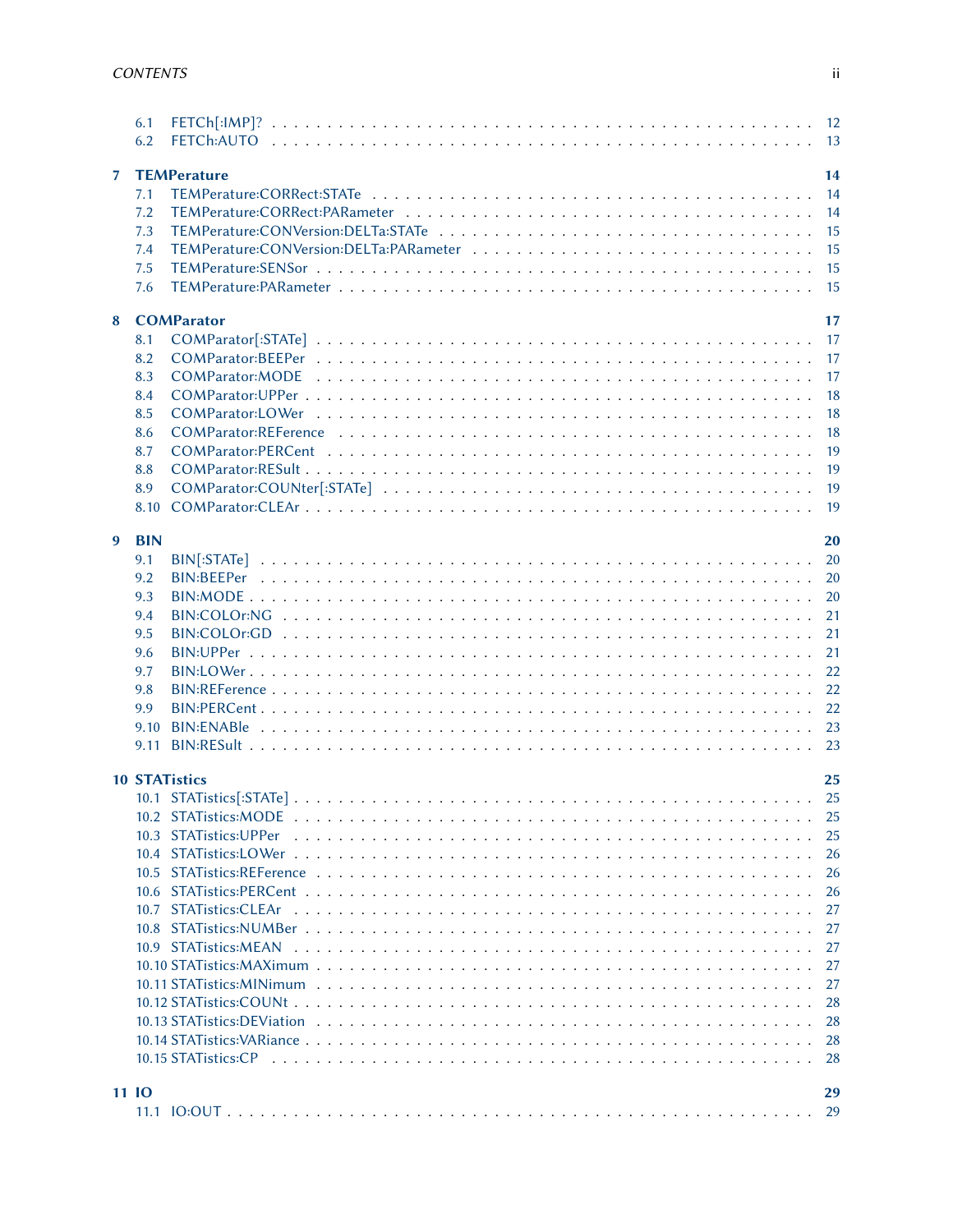| 12 SYStem | 30 |
|-----------|----|
|           |    |
|           |    |
|           |    |
|           |    |
|           |    |
|           |    |
|           |    |
|           |    |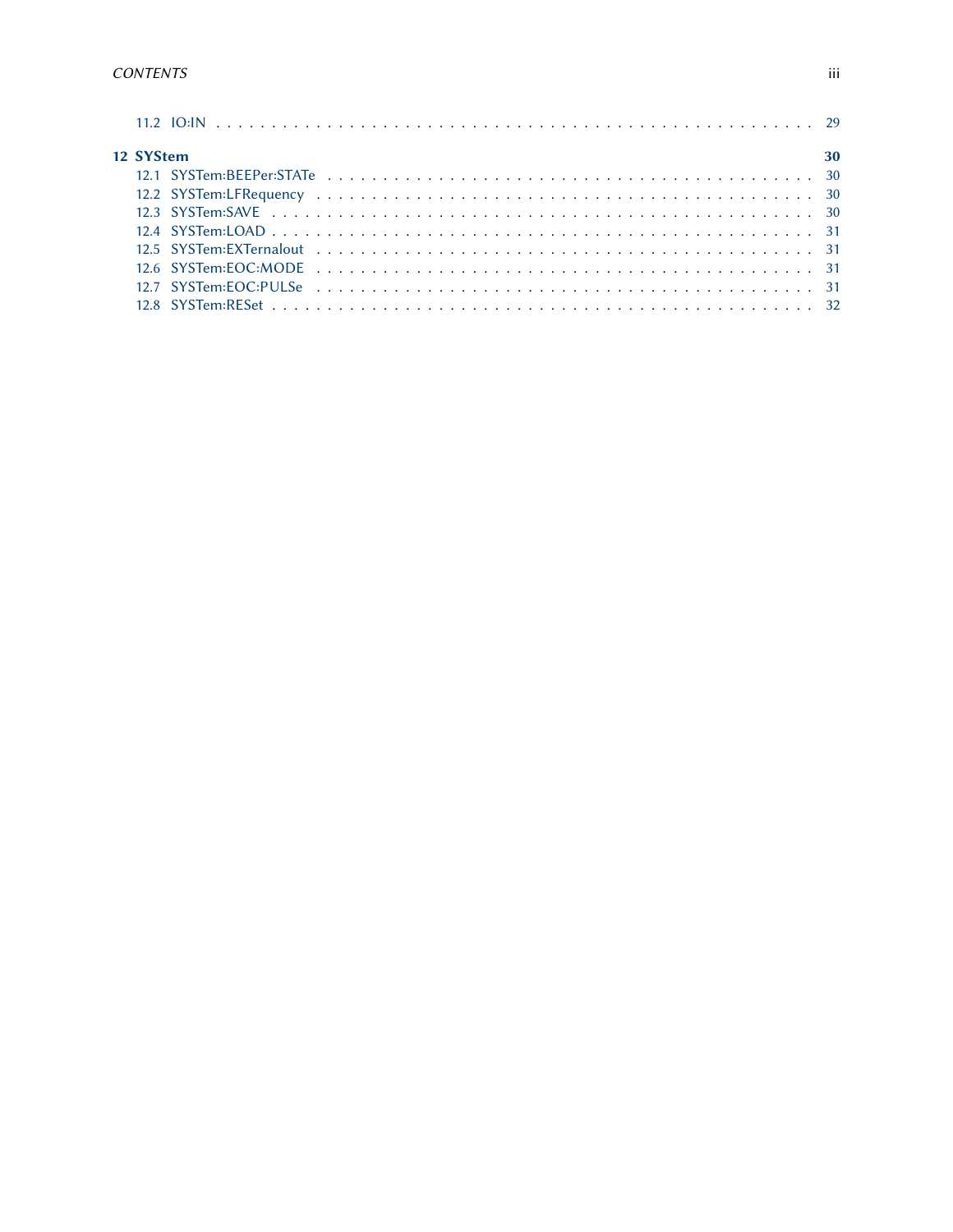## <span id="page-4-0"></span>Introduction to SCPI

SCPI (Standard Commands for Programmable Instruments), a command language for controlling instrument functions over GPIB, RS-232, USB,and Ethernet interface, etc. SCPI is layered on top of the hardware portion of IEEE 488.2.

#### <span id="page-4-1"></span>1.1 Conventions Used in This Guide

| Angle brackets         | $\leq$ > | Items within angle brackets are parameter abbreviations. For example, <nr1> indi-<br/>cates a specific form of numerical data.</nr1>                                                                                                                                      |
|------------------------|----------|---------------------------------------------------------------------------------------------------------------------------------------------------------------------------------------------------------------------------------------------------------------------------|
| Vertical bar           |          | Vertical bars separate alternative parameters. For example, NORM   TEXT indicates<br>that either "NORM" or "TEXT" can be used as a parameter.                                                                                                                             |
| <b>Square Brackets</b> |          | Items within square brackets are optional. The representation [SOURce:] VOLTage<br>means that SOURce: may be omitted.                                                                                                                                                     |
| <b>Braces</b>          | ∤∤       | Braces indicate parameters that may be repeated zero or more times. It is used<br>especially for showing arrays. The notation <a>&lt;,B&gt; shows that parameter "A" must<br/>be entered, while parameter "B" may be omitted or may be entered one or more<br/>times.</a> |

#### <span id="page-4-2"></span>1.2 Types of SCPI Commands

<span id="page-4-3"></span>SCPI commands are grouped into common and subsystem commands. A subset of the common commands is present on all instruments. Subsystem commands are specific to the instrument class and model.

#### 1.2.1 Common

Common commands are for controlling and reading overall instrument functions, such as, ID, reset, status, and synchronization. All common commands consist of a three-letter mnemonic preceded by an asterisk i.e. ex:\*IDN?, \*RST, \*SRE 8.

#### <span id="page-4-4"></span>1.2.2 Subsystem

<span id="page-4-5"></span>Subsystem commands perform specific instrument functions, and are organized into a tree structure with the "root" at the top. For example many instruments include a "SYSTem" subsection. This then branches out to subcommands like setting the instrument to remote mode, "SYSTem:REMote".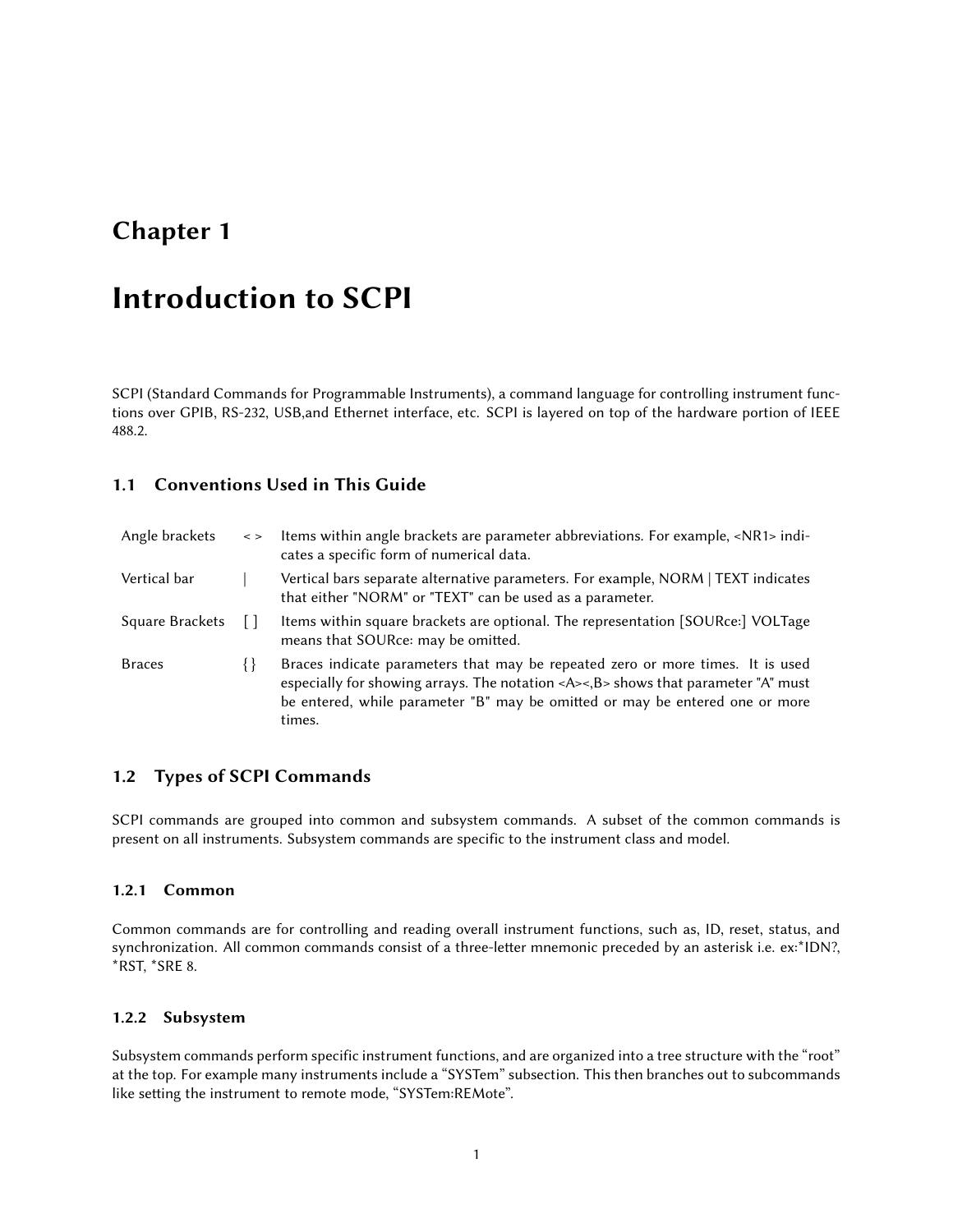#### 1.2.3 Multiple Commands in a Message

Multiple SCPI commands can be combined and sent as a single message. There are two important conditions when sending several commands within a single message:

- Use a semicolon to separate commands within a message.
- There is an implied header path that affects how commands are interpreted by the electronic load.

The header path can be thought of as a string that gets inserted before each command within a message. For the first command in a message, the header path is a null string. For each subsequent command the header path is defined as the characters that make up the headers of the previous command in the message up to and including the last colon separator. An example of a message with two commands:

#### "CURR:LEV 3;PROT:STAT OFF ".

This shows the use of the semicolon separating the two commands, and also illustrates the header path concept. The leading header "CURR" of the second command was omitted because after the "CURR:LEV 3" command, the header path is defined as "CURR". It is syntactically incorrect to include the "CURR" explicitly in the second command, since the result after combining it with the header path would be "CURR:CURR:PROT:STAT OFF", a nonexistent command.

#### <span id="page-5-0"></span>1.2.4 Moving Among Subsystems

In order to combine commands from different subsystems, a reset of the header path is needed. Adding a preceding colon (:) accomplishes this. For example, clearing the output protection and checking the Operation Condition register in one message as follows:

PROTection:CLEAr; :STATus:OPERation:CONDition?

Commands from different subsystems may be combined as well as those of the same subsystem:

POWer:LEVel 200;PROTection 28;:CURRent:LEVel 3;PROTection:STATe ON

The optional header LEVel maintains the correct path within the voltage and current subsystems. The use of the root specifier signals a move between subsystems.

Common commands do not affect the header path, and may be inserted anywhere in a message.

VOLTage 17.5;\*TRG

<span id="page-5-1"></span>OUTPut OFF;\*RCL 2;OUTPut ON

#### 1.2.5 Case Sensitivity

Common commands and SCPI commands are not case sensitive. You can use upper or lower case and any case combination.

#### Example:

 $*RST = *rst$ 

:DATA? = :data?

<span id="page-5-2"></span>:SYSTem:PRESet = :system:preset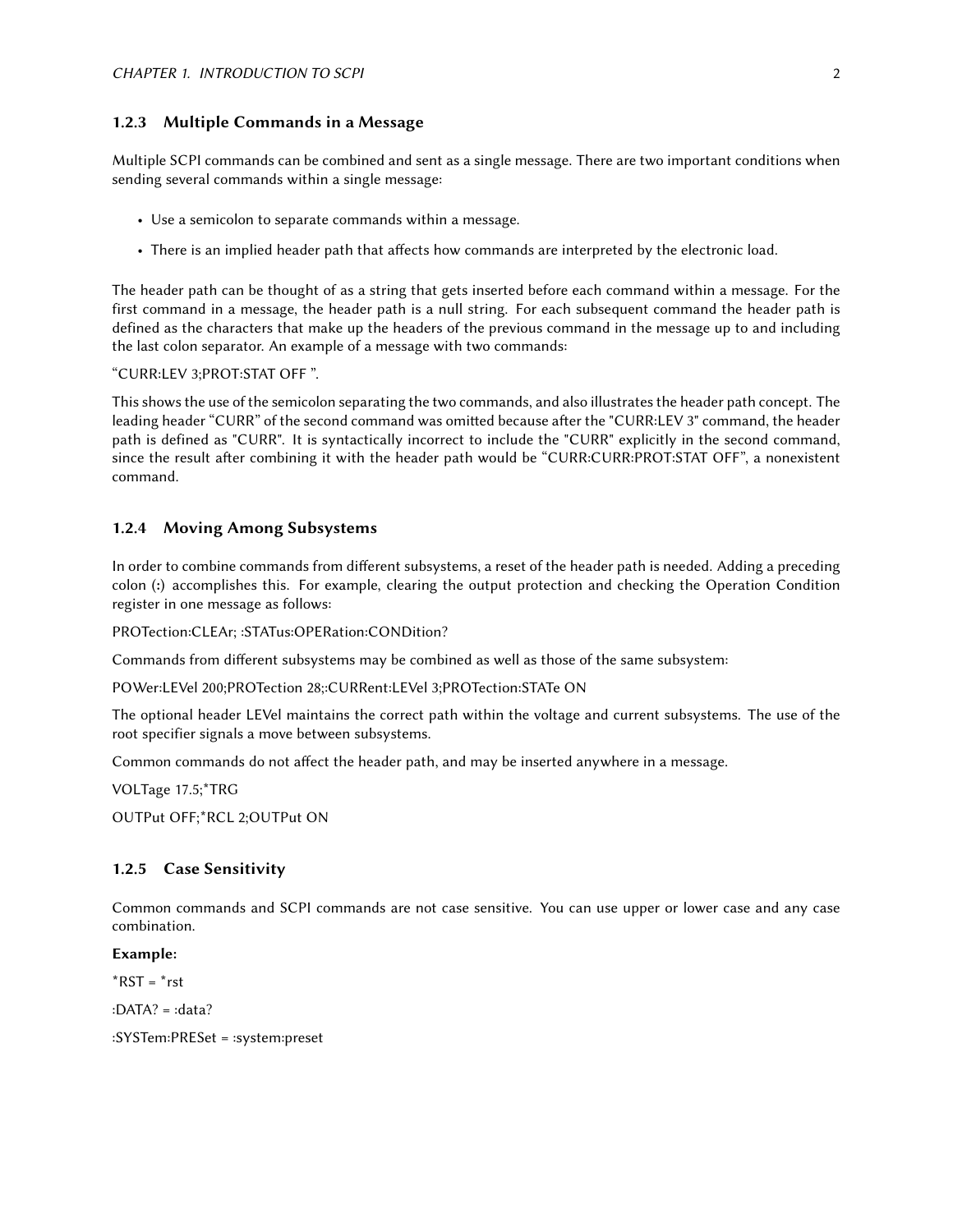| Simple integer                         | $<$ nr1>                  | the usual range of numbers depending on the command                                                     |  |  |
|----------------------------------------|---------------------------|---------------------------------------------------------------------------------------------------------|--|--|
| Decimal number<br>$\langle nr2\rangle$ |                           | Digits with an explicit decimal point. Example: 0.0123                                                  |  |  |
| Exponential number                     | $\langle nr3\rangle$      | Digits with an explicit decimal point and an exponent. Example: 2.73E+2                                 |  |  |
| Any format number                      | $\mathsf{cnrf}\mathsf{>}$ | Extended format that includes $\langle n_1 \rangle$ , $\langle n_2 \rangle$ and $\langle n_3 \rangle$ . |  |  |
| String                                 | <str></str>               | String representation of a value Ex: AUTO, ON                                                           |  |  |
| Boolean value                          | shool>                    | Boolean values, On, Off 1 or 0                                                                          |  |  |

Table 1.1: SCPI parameter units

#### 1.2.6 Long-form and Short-form Versions

A SCPI command word is sent in its long-form or short-form version. The command descriptions provide the longform version and indicate the short-form with upper case characters.

#### Example:

| Long Form                                  | Short Form | Mixed |
|--------------------------------------------|------------|-------|
| :SYSTem:PRESet   :SYST:PRES   :SYSTem:PRES |            |       |

<span id="page-6-0"></span>Note: Each command word must be in long-form or short-form, and not something in between. For example, :SYSTe:PRESe is illegal and will generate an error.

#### 1.2.7 Query commands

Query commands are signified by a "?" at the end. Most commands include a query version for reading back a configured value, or for retrieving data from an operation. The syntax for a query command is listed in "Query Syntax" heading of each command, if available. At the command level, a query command consists of a write command followed by a read. The write-read pair must be sent in sequence.

#### <span id="page-6-1"></span>1.3 Data Types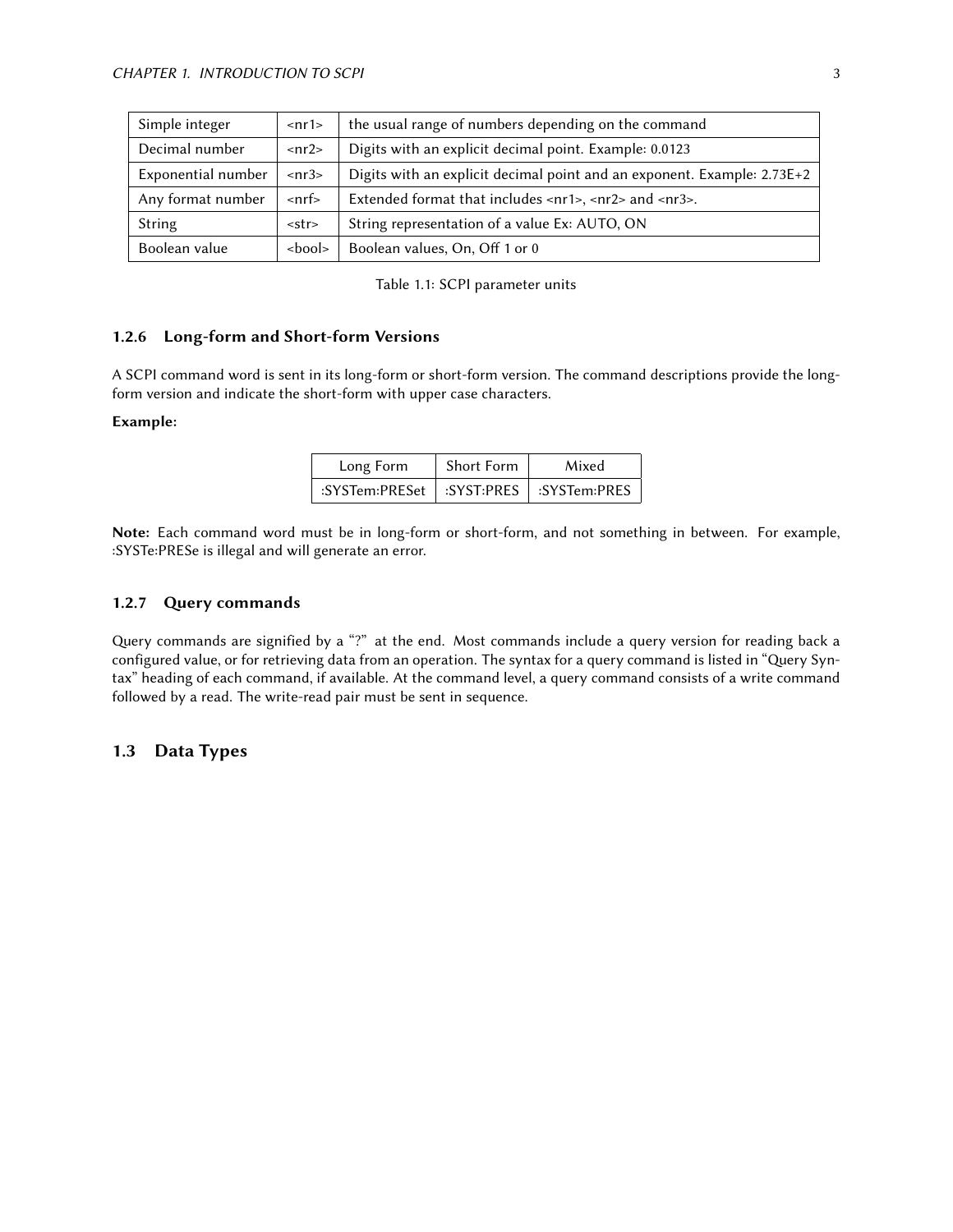## <span id="page-7-0"></span>DISPlay

#### <span id="page-7-1"></span>2.1 DISPlay:PAGE

Description Set or query which display page to show on the screen.

Command Syntax DISPlay:PAGE <STR>

Parameters MEASurement, COMPare, MSETup, BIN, BSETup, TSETup, STATistics, SYSTem, FLISt

Example disp:page meas

Query Syntax DISPlay:PAGE?

Returned Parameters MEAS, COMP, MSET, BIN, BSET, TSET<sup>[1](#page-7-3)</sup>, STAT, SYST, FLIS

#### <span id="page-7-2"></span>2.2 DISPlay:STATe

Description Set or query the state of showing measurements on the screen.

Command Syntax DISPlay:STATe <BOOL>

Parameters on, off

Example disp:state on

Query Syntax DISPlay: STATe?

Returned Parameters 0 for off and 1 for on

<span id="page-7-3"></span>1 2841 Only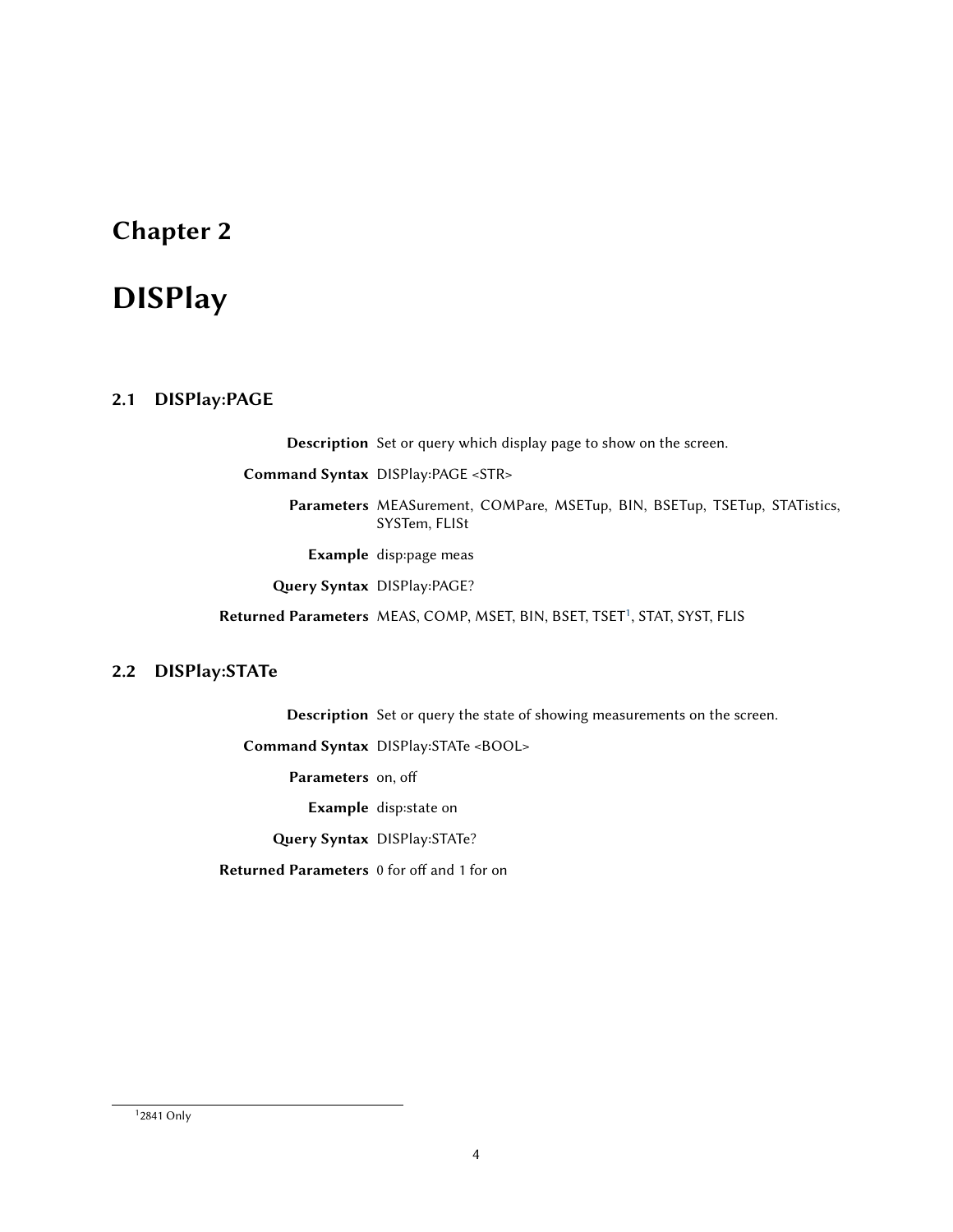## <span id="page-8-0"></span>FUNCtion

#### <span id="page-8-1"></span>3.1 FUNCtion:IMPedance

Description Set or query the measurement mode.

Command Syntax FUNCtion:IMPedance <STR>

Parameters R resistance

RT resistance and temperature – 2841 Only

T temperature – 2841 Only

LPR low power resistance

LPRT low power resistance and temperature - 2841 Only

Example Set to normal power resistance and temperature measurement. func:imp rt

Query Syntax FUNCtion: IMPedance?

Returned Parameters  $R$ , RT<sup>[1](#page-8-4)</sup>, T<sup>[2](#page-8-5)</sup>, LPR, LPRT<sup>[3](#page-8-6)</sup>

#### <span id="page-8-2"></span>3.2 FUNCtion:IMPedance:RES:RANGe

Description Resistance measurement range.

Note Values that are not the actual range setting will be evaluated and the range that contains the value is selected. For example, 110m is greater than the 20m range and less than the 200m range, so 200m is selected. The return value, and the screen show the range in use and selected.

Command Syntax FUNCtion:IMPedance:RES:RANGe <NR2>

#### Parameters Range

Values may be sent in many formats: Ex. 20m, 0.020, 2E-2, 0.000002k

Example func:imp:res:range 200E-3

Query Syntax FUNCtion:IMPedance:RES:RANGe?

#### Returned Parameters <nr3>

<span id="page-8-5"></span><span id="page-8-4"></span><span id="page-8-3"></span>1 2841 only  $2$ see [1](#page-8-4)

<span id="page-8-6"></span> $3$ see [1](#page-8-4)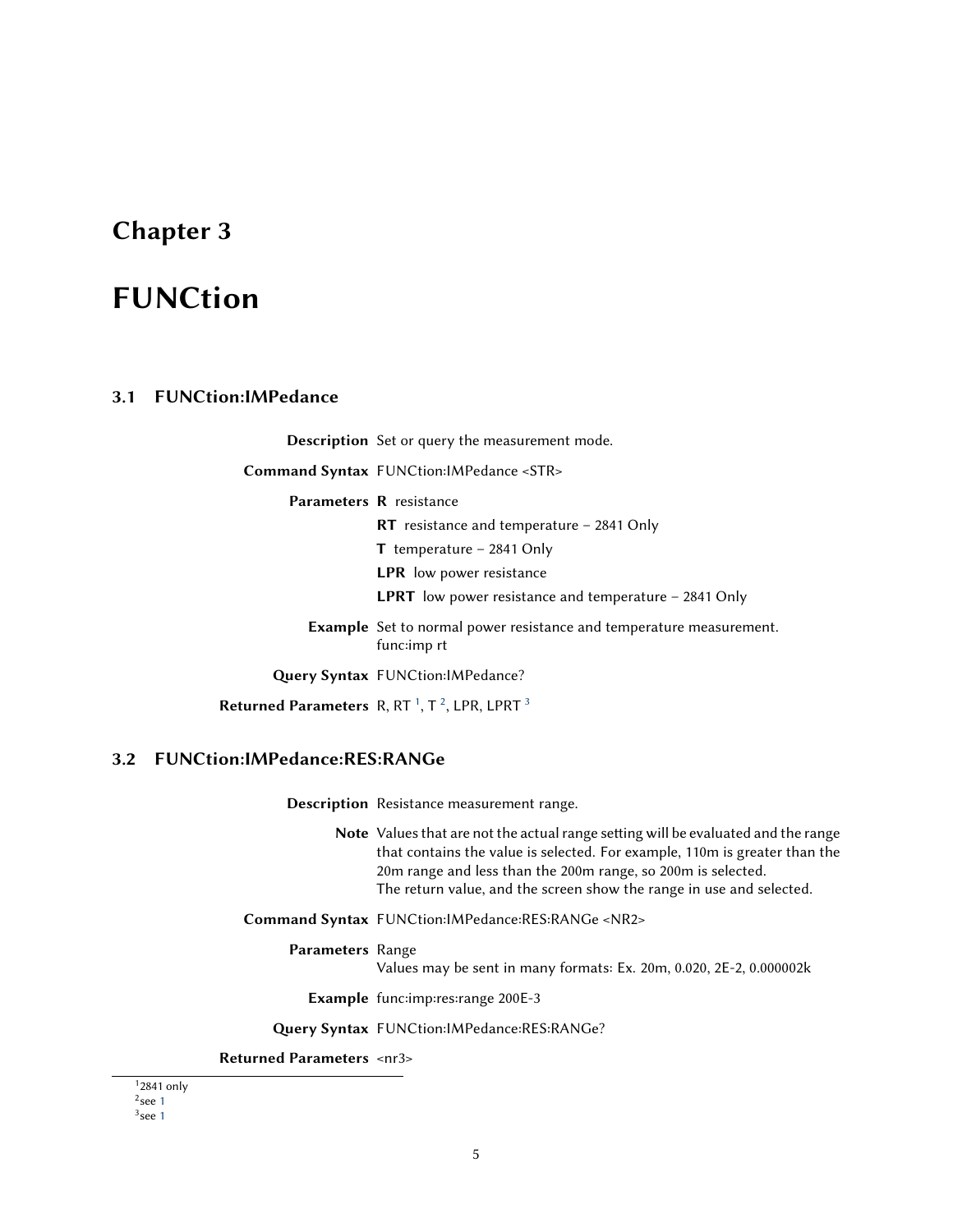#### 3.3 FUNCtion:IMPedance:RES:RANGe:AUTO

Description Automatic ranging mode for the resistance measurement. Command Syntax FUNCtion:IMPedance:RES:RANGe:AUTO <Bool> Parameters ON, 1, OFF, or 0 (not case sensitive) Example func:imp:res:range:auto on Query Syntax FUNCtion: IMPedance: RES: RANGe? Returned Parameters 1 for on, and 0 for off

#### <span id="page-9-0"></span>3.4 FUNCtion:IMPedance:LPR:RANGe

Description The resistance range in Low Power Resistance measurement mode.

Command Syntax FUNCtion:IMPedance:LPR:RANGe <nrf>

Parameters 2000.00E–3, 20.0000E+0, 200.000E+0, 2000.00E+0

Example func:imp:lpr:range 2

Query Syntax FUNCtion:IMPedance:LPR:RANGe?

Returned Parameters <nrf>

#### <span id="page-9-1"></span>3.5 FUNCtion:IMPedance:LPR:RANGe:AUTO

Description Automatic ranging mode for the low power mode resistance measurement.

Command Syntax FUNCtion:IMPedance:LPR:RANGe:AUTO <Bool>

Parameters ON, 1, OFF, or 0 (not case sensitive)

Example func:imp:lpr:range:auto on

Query Syntax FUNCtion:IMPedance:LPR:RANGe?

Returned Parameters 1 for on, and 0 for off

#### <span id="page-9-2"></span>3.6 FUNCtion:CURRent

Description The measurement current range for measuring in the 200m $\Omega$  range.

Note 2841 Only

Command Syntax FUNCtion:CURRent <str>

Parameters 1A or 0.1A

Example func:curr 1A

Query Syntax FUNCtion: CURRent?

<span id="page-9-3"></span>Returned Parameters <str>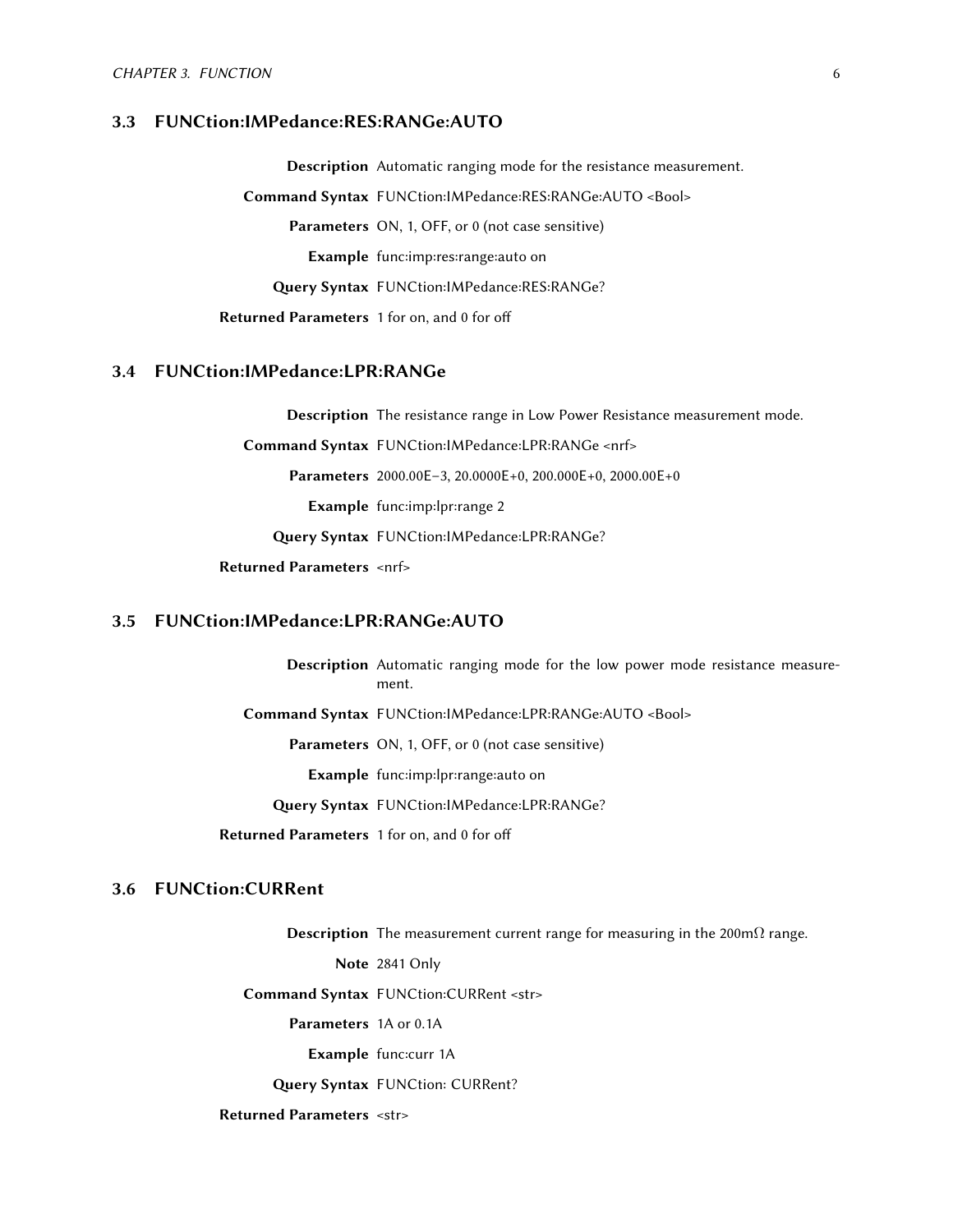#### 3.7 FUNCtion:ADJust:CLEAr

Description Execute or clear 0 ADJ.

Command Syntax FUNCtion:ADJust:CLEAr

Parameters 0 it indicates that the 0CAJ has completed successfully and open 0 CAJ after the completion.

> 1 it indicates that the measured value of resistance exceeds 400 dgt, namely operation failed.

Example func:adj:clear

Query Syntax FUNCtion:ADJust?

Returned Parameters <nr1>

#### <span id="page-10-0"></span>3.8 FUNCtion:MEASMODE

Description Measurement speed.

Note 2841 Only

Command Syntax FUNCtion:MEASMODE <str>

Parameters SLOW or FAST

Example func:measmode fast

Query Syntax FUNCtion:MEASMODE?

Returned Parameters <str> SLOW or FAST

#### <span id="page-10-1"></span>3.9 FUNCtion:FDETect

Description Measurement fault detection time

Note 2841 Only

Command Syntax FUNCtion:FDETect <nr2>

Parameters Time in seconds

Example func:fdet 5

Query Syntax FUNCtion:FDETect?

<span id="page-10-2"></span>Returned Parameters <nr2>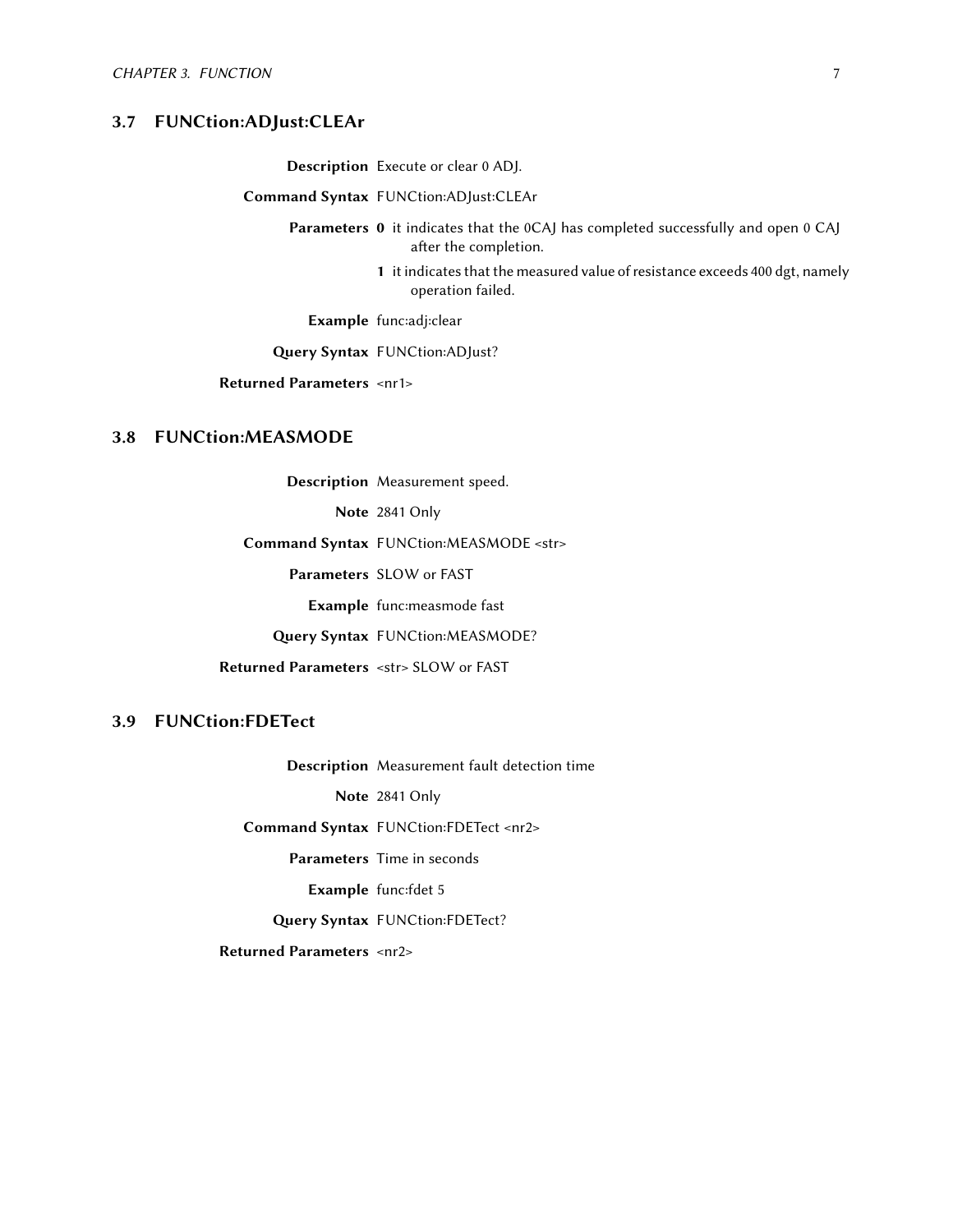#### 3.10 FUNCtion:FDETect:AUTO

Description Automatic fault detection

Note 2841 Only

Command Syntax FUNCtion:FDETect:AUTO <br/>bool>

Parameters 1, on, 0, or off

Example func:fdet:auto on

Query Syntax FUNCtion:FDETect:AUTO?

Returned Parameters <nr1> 1 or 0 for on and off

#### <span id="page-11-0"></span>3.11 FUNCtion:CALibration:MODE

Description Calibration mode

Note 2841 Only

Command Syntax FUNCtion:CALibration:MODE <str>

Parameters AUTO or MANUAL

Example func:cal:mode auto

Query Syntax FUNCtion:CALibration:MODE?

Returned Parameters <str>

#### <span id="page-11-1"></span>3.12 FUNCtion:OVC

Description Instrument offset voltage compensation state.

Note 2841 Only

Command Syntax FUNCtion:OVC <nr1>

Parameters 0 or 1

Example func:ovc 1

Query Syntax FUNCtion:OVC?

Returned Parameters 0 or 1 for off and on respectively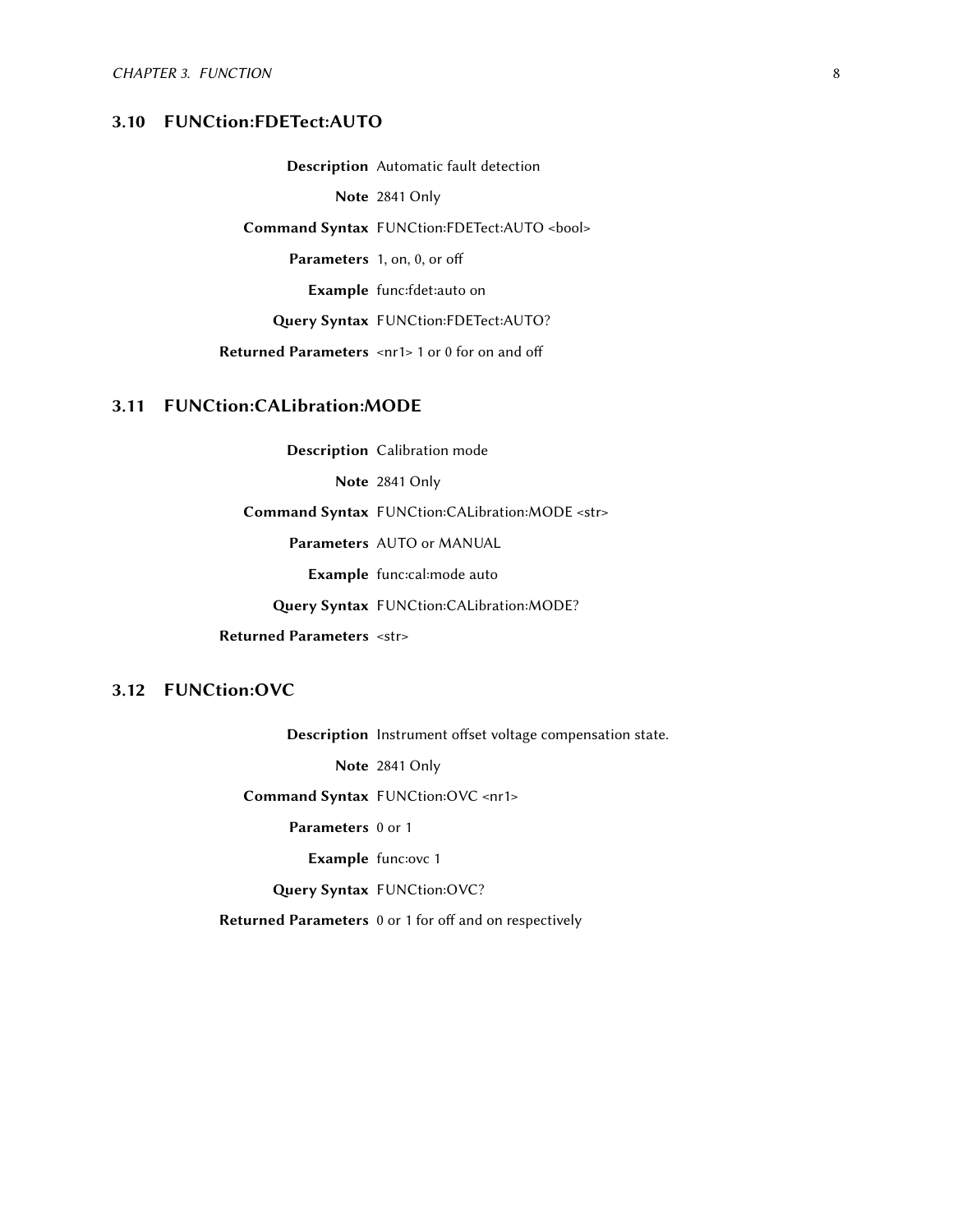## <span id="page-12-0"></span>APERture

#### <span id="page-12-1"></span>4.1 APERture

Description The measurement speed. Command Syntax APERture <str> Parameters FAST, MEDium, SLOW1 or SLOW2 Example APER SLOW1 Query Syntax APERture? Returned Parameters <str>

#### <span id="page-12-2"></span>4.2 APERture:AVERage

Description The number of readings to average. Command Syntax APERture:AVERage <nr1> Parameters number of samples, 1 to 255 Example aper:aver 16

Query Syntax APERture: AVERage?

Returned Parameters <nr1>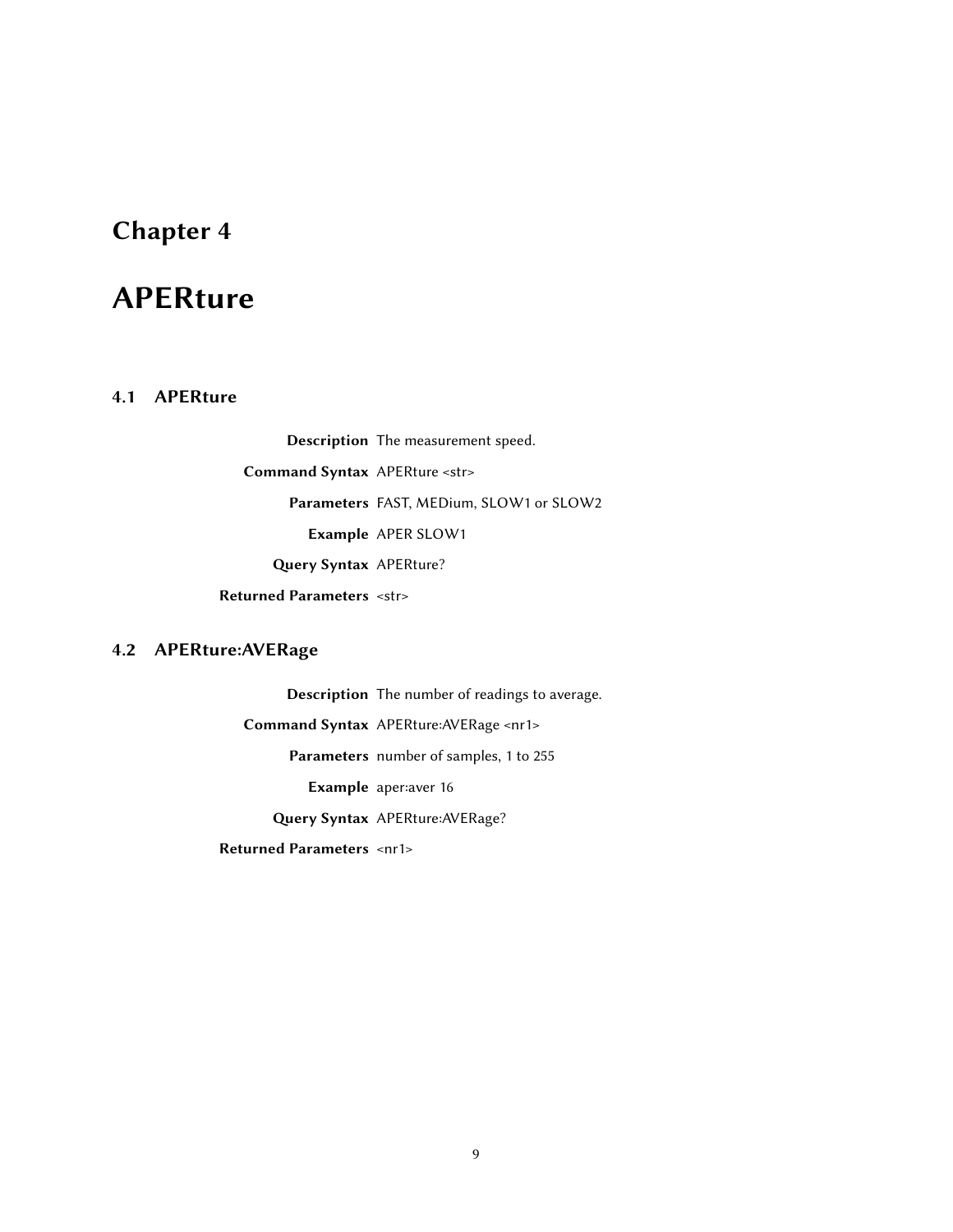## <span id="page-13-0"></span>TRIGger

#### <span id="page-13-1"></span>5.1 TRIGger[:IMMediate]

Description Send a bus trigger. Command Syntax TRIGger[:IMMediate] Parameters none Example trig

#### <span id="page-13-2"></span>5.2 TRIGger:SOURce

Description The source of a trigger. Command Syntax TRIGger:SOURce <str> Parameters INTernal Be automatically triggered by the instrument and be the defaut setting of the instrument. MANual Be triggered by pressing the TRIGGER button on the panel. EXTernal Be triggered by the HANDLER interface. BUS Be triggered by the RS232 interface or the GPIB interface. Example trig:source bus Query Syntax TRIGger:SOURce?

Returned Parameters <str> ex. INT

#### <span id="page-13-3"></span>5.3 TRIGger:DELay

Description i=Instrument measurement delay time after triggering.

Command Syntax TRIGger:DELay <nr2>

Parameters Delay time from 0 to 9.999 seconds

Example trig:del 2.123

Query Syntax TRIGger:DELay?

<span id="page-13-4"></span>Returned Parameters <nr2>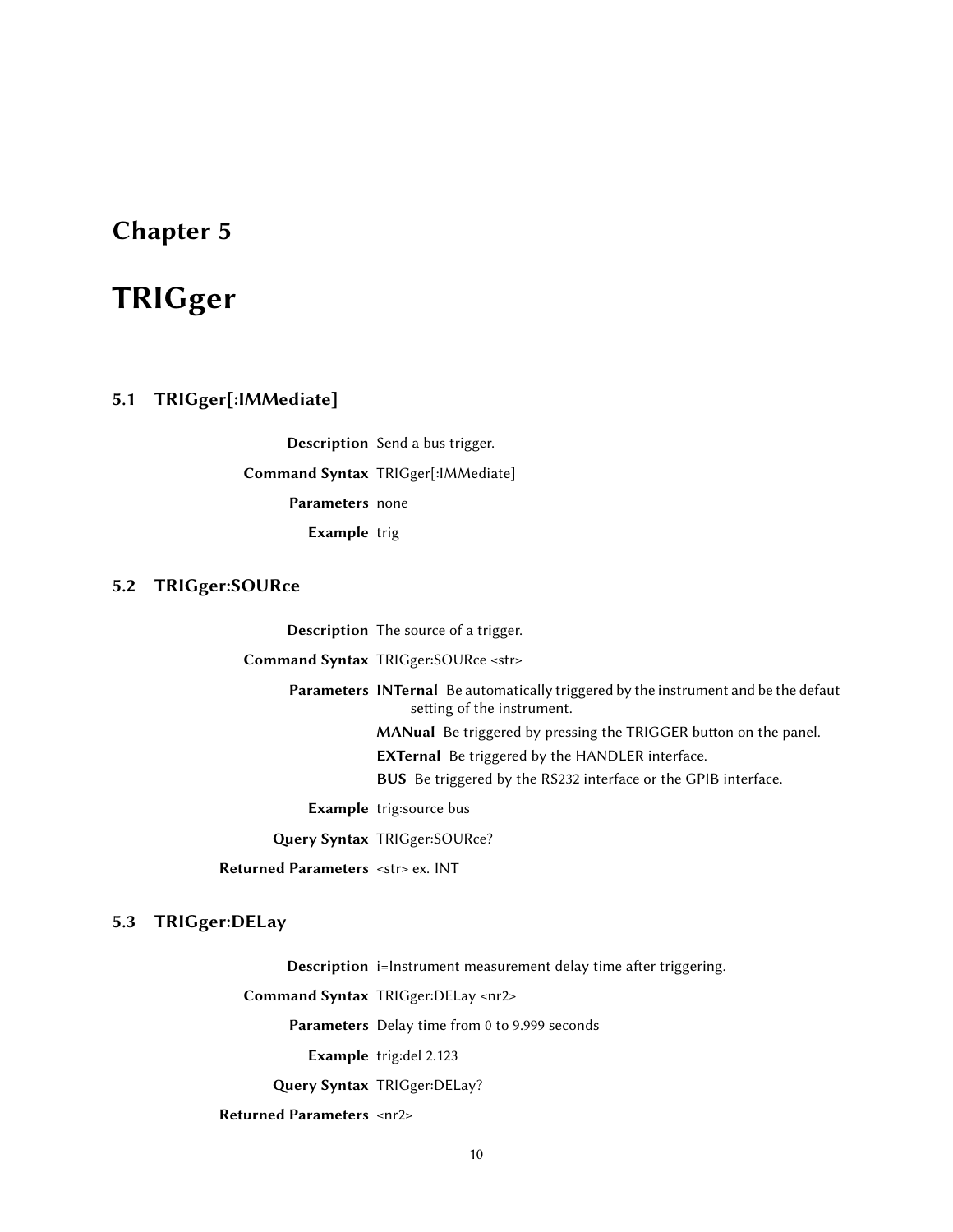#### 5.4 TRIGger:DELay:AUTO

Description Enable/disable the measurement delay after a trigger.

Command Syntax TRIGger:DELay:AUTO <br/>bool>

Parameters 1, on, 0, or off

Example trig:del:auto 0

Query Syntax TRIGger:DELay:AUTO?

Returned Parameters 1 for on and 0 for off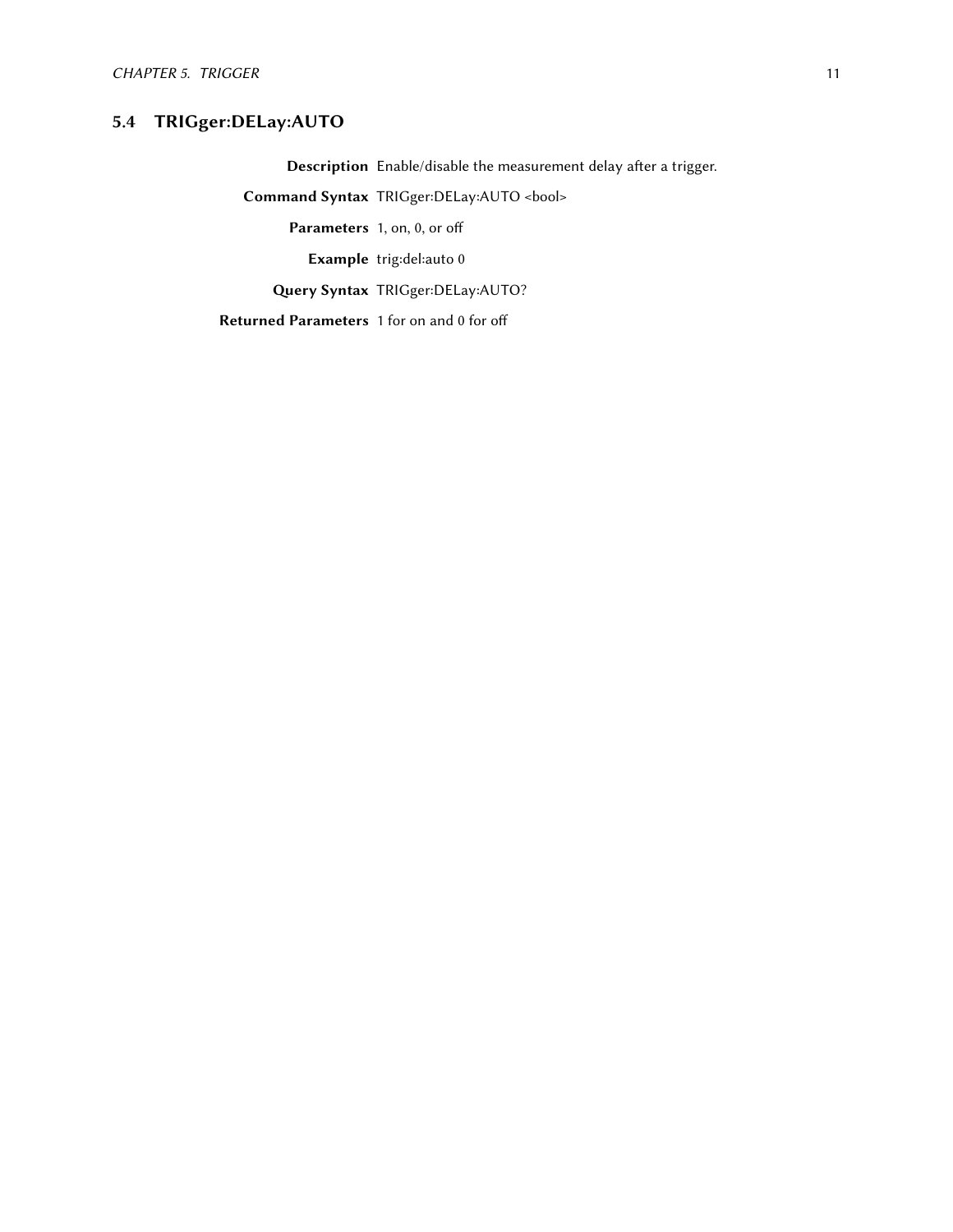## <span id="page-15-0"></span>FETCh

#### <span id="page-15-1"></span>6.1 FETCh[:IMP]?

Description Fetch the last measurement taken.

Query Syntax FETCh[:IMP]?

Returned Parameters The data got from the commands can be divided into three types according to different functions and display page.

> 1. On the measurement display page, compare display interface, bin display page and statistical interface and the measurement function is one-parameter mode (functions are R, T, LPR): Data format: <primary parameter>, <system status>;

<primary parameter>= the measured value of the current parameter and the format is NR3 (when the temperature conversion function is enabled and on the measurement display interface, the primary parameter is the temperature increment  $\Delta T$ ), when existing outrange or measurement error, the returned value is "+9.90000E+37". System status:

- -1 No data in the buffer zone.
- 0 Ordinary measurement data.
- +1 Measurement status error.
- 2. On the measurement display page, compare display interface, bin display page and statistical interface and the measurement function is two-parameter mode (functions are R-T, LPR-T): Data format: <primary parameter>, <secondary parameter>, <system status>; <primary parameter>= the measurement of the current primary parameter and the format is NR3 (when the temperature conversion function is enabled and on the measurement display interface, the primary parameter is the temperature increment $\Delta T$ ), when existing outrange or measurement error, the returned value is "+9.90000E+37". <secondary parameter>= the measurement of the current secondary parameter and the format is NR3, when existing outrange or measurement error, the returned value is "+9.90000E+37". The system status is the same as above.
- <span id="page-15-2"></span>3. There is no return value for other display page.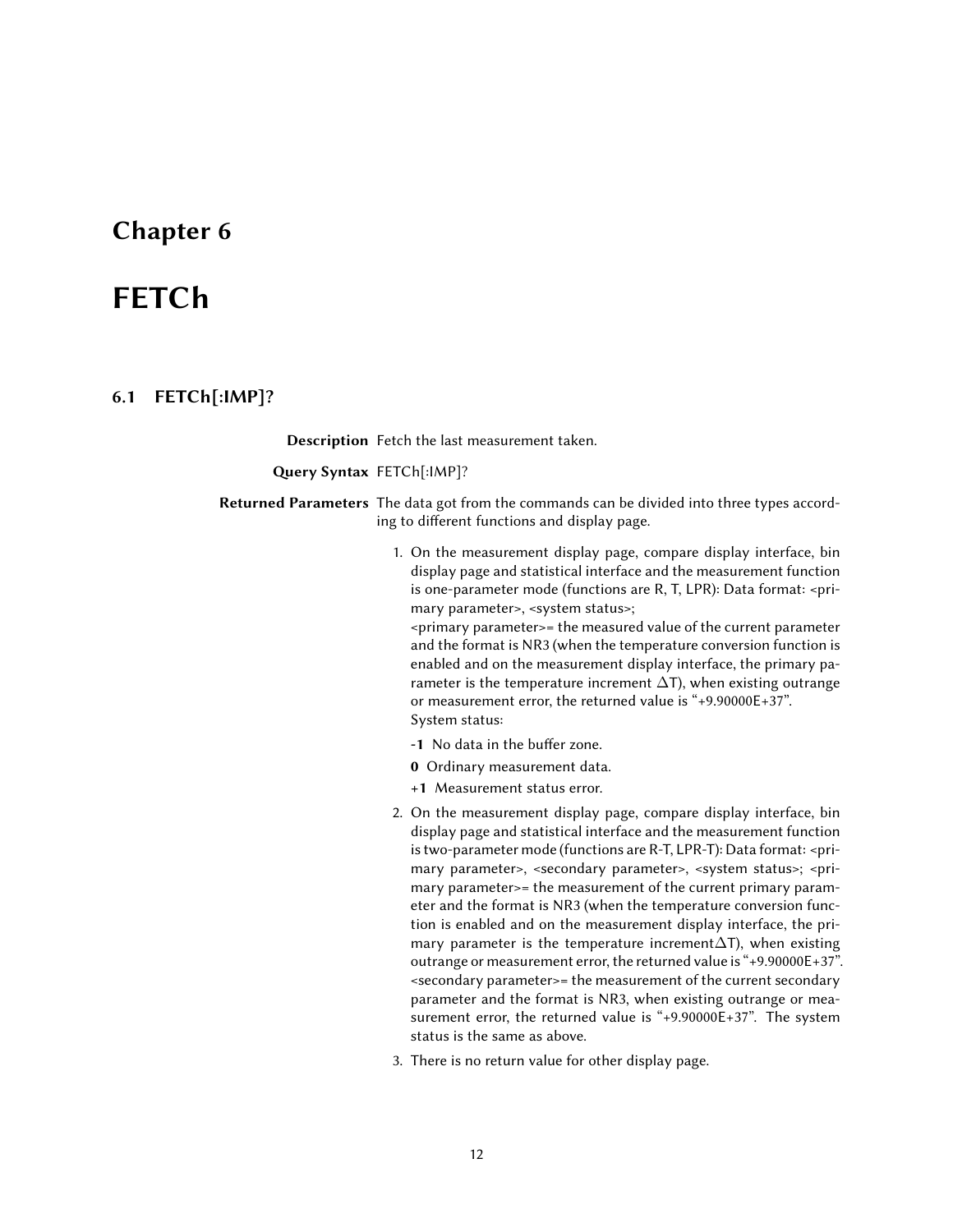#### 6.2 FETCh:AUTO

Description Set the automatic mode switch to send each measurement result to the output buffer.

Command Syntax FETCh:AUTO <br/>bool>

Parameters on, 1, off,  $0$ 

Example fetch:auto 1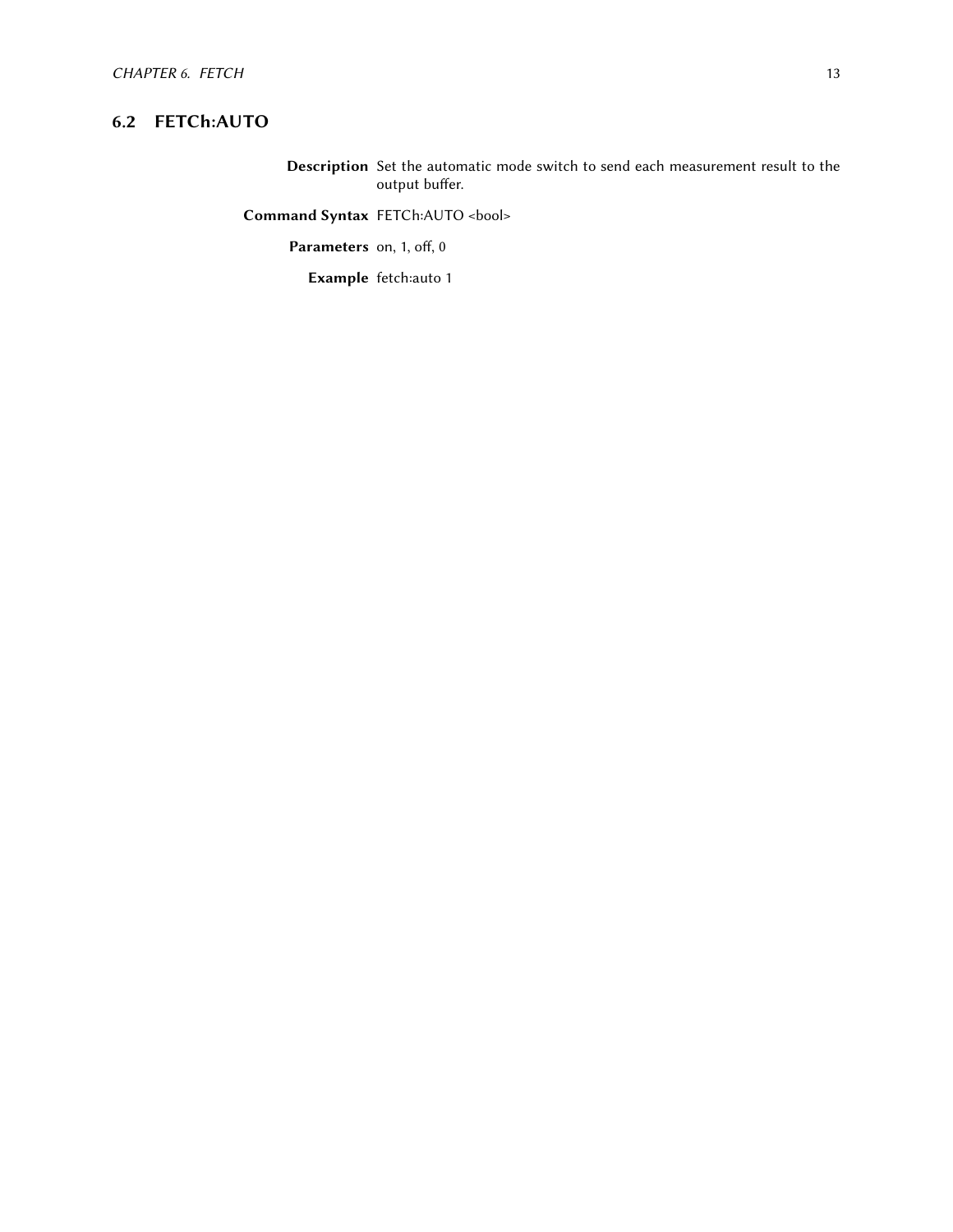## <span id="page-17-0"></span>**TEMPerature**

<span id="page-17-1"></span>The following commands are available on the 2841 only.

#### 7.1 TEMPerature:CORRect:STATe

Description The state of the temperature correction function. Sets the TC/∆t mode to TC.

- Note Turning the temperature correction function on stops the temperature conversion function.
- Command Syntax TEMPerature:CORRect:STATe <bool>

Parameters on, 1, off, 0

Example temp:correct:state on

Query Syntax TEMPerature:CORRect:STATe?

Returned Parameters  $1$  or  $0$  (on and off respectively)

#### <span id="page-17-2"></span>7.2 TEMPerature:CORRect:PARameter

Description Sets the "reference temperature" and "temperature coefficient" of the temperature correction function.

Command Syntax TEMPerature:CORRect:PARameter <nr2>,<nr1>

Parameters <Reference Temp.>,<Temp. Coefficient> The reference temperature range is -10.0 to 99.9°C The temperature coefficient range is -99999 to 99999 ppm/°C

Example temp:corr:par 25,3390

Query Syntax TEMPerature:CORRect:PARameter?

<span id="page-17-3"></span>Returned Parameters <nr2>,<nr1>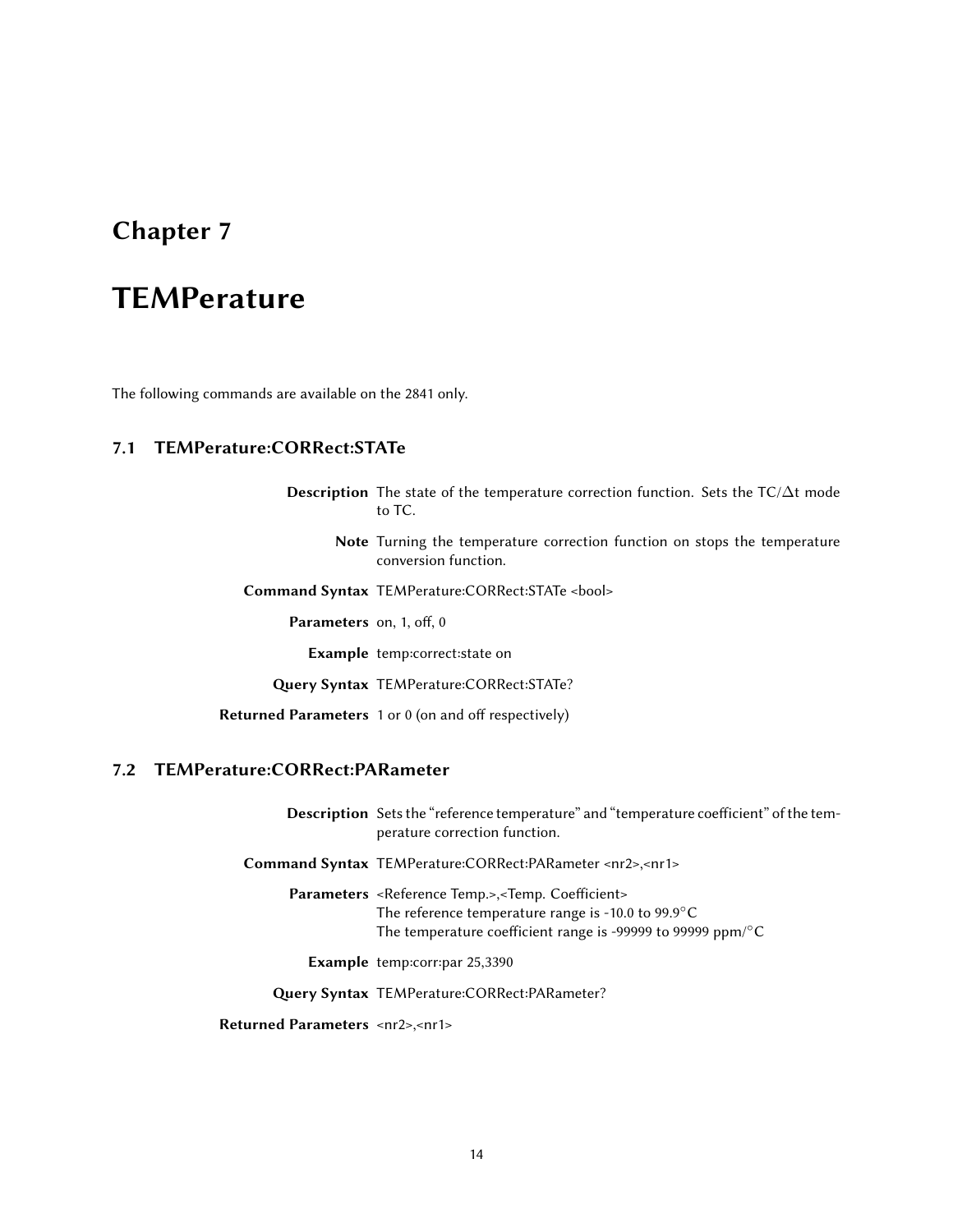#### 7.3 TEMPerature:CONVersion:DELTa:STATe

Description The state of the temperature conversion function. Sets the TC/∆t mode to ∆t.

Command Syntax TEMPerature:CONVersion:DELTa:STATe <bool>

Parameters 1, on, 0, or off

Example temp:conv:delta:state on

Query Syntax TEMPerature:CONVersion:DELTa:STATe?

Returned Parameters <nr1> 1 for on, and 0 for off

#### <span id="page-18-0"></span>7.4 TEMPerature:CONVersion:DELTa:PARameter

Description The "initial resistance" , "initial temperature" and "constant k" of the instrument temperature conversion function settings.

Command Syntax TEMPerature:CONVersion:DELTa:PARameter <nr3>,<nr2>,<nr2>

Parameters The parameters, in order:

Initial resistance 0 to 110.000E+6 units: $\Omega$ Initial temperature -10.0 to 99.9 units:◦C

Constant -999.9 to 999.9 units:◦C

Example temp:con:delta:par 100,20,235

Query Syntax TEMPerature:CONversion:DELTa:PARameter?

Returned Parameters <nr3>,<nr2>,<nr1>

#### <span id="page-18-1"></span>7.5 TEMPerature:SENSor

Description The type of temperature sensor connected.

Command Syntax TEMPerature:SENSor <str>

Parameters PT or ANALog

Example temp:sensor pt

Query Syntax TEMPerature:SENSor?

Returned Parameters <str>PT or ANAL

#### <span id="page-18-2"></span>7.6 TEMPerature:PARameter

Description 2 points to use when the temperature sensor is an analog input to base the voltage/temperature correction.

Command Syntax TEMPerature:PARameter <nr2>,<nr2>,<nr2>,<nr2>

Parameters In order <V1>,<T1>,<V2>,<T2>: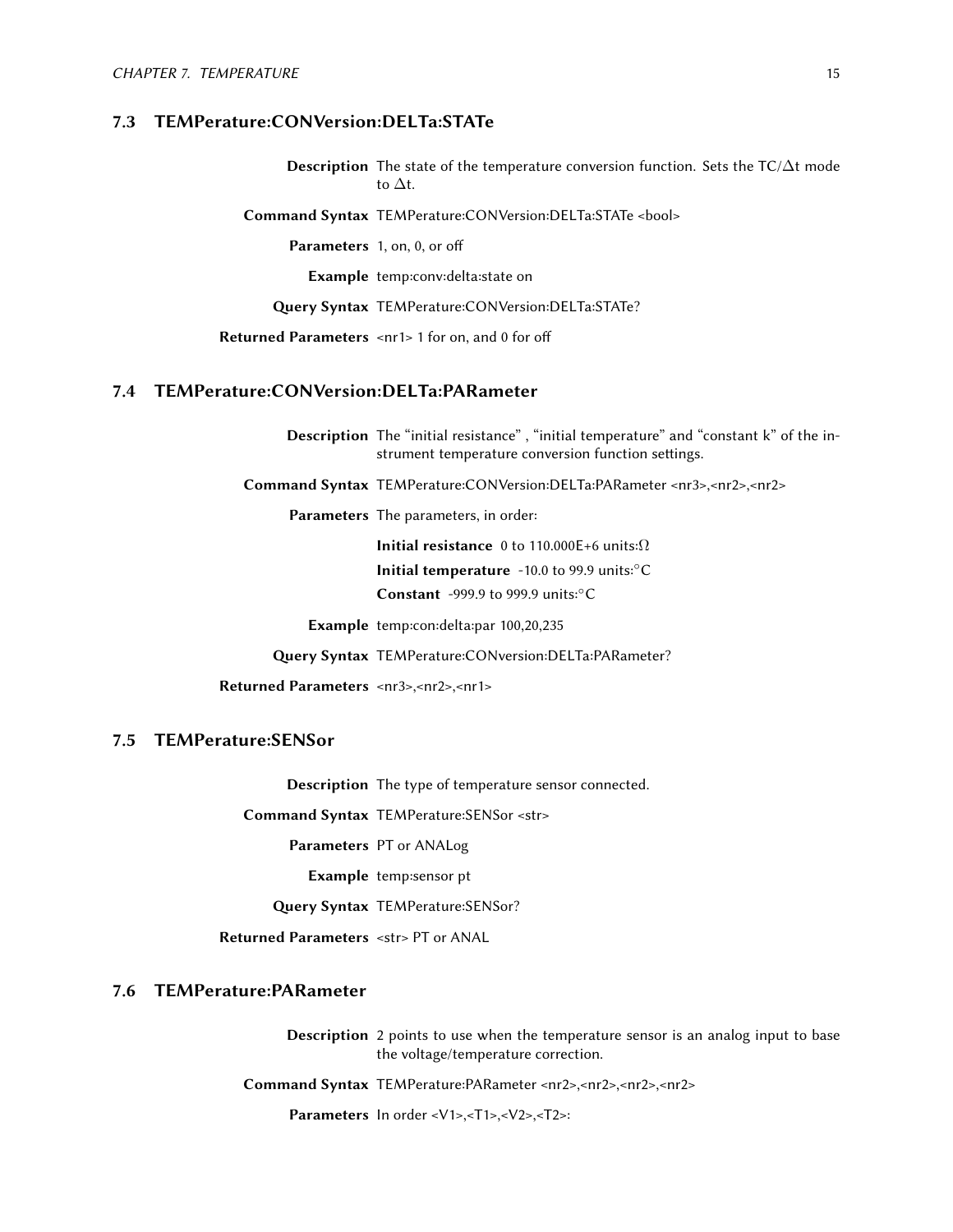- V1 0 to 2.00 reference voltage 1, unit: V
- T1 -99.9 to 999.9 reference temperature 1, unit: °C
- V2 0 to 2.00 reference voltage 2, unit: V
- T2 -99.9 to 999.9 reference temperature 2, unit: °C

Example temp:par 0,0,1,500

Query Syntax TEMPerature: PARameter?

Returned Parameters <nr2>,<nr2>,<nr2>,<nr2> the same format as the command form.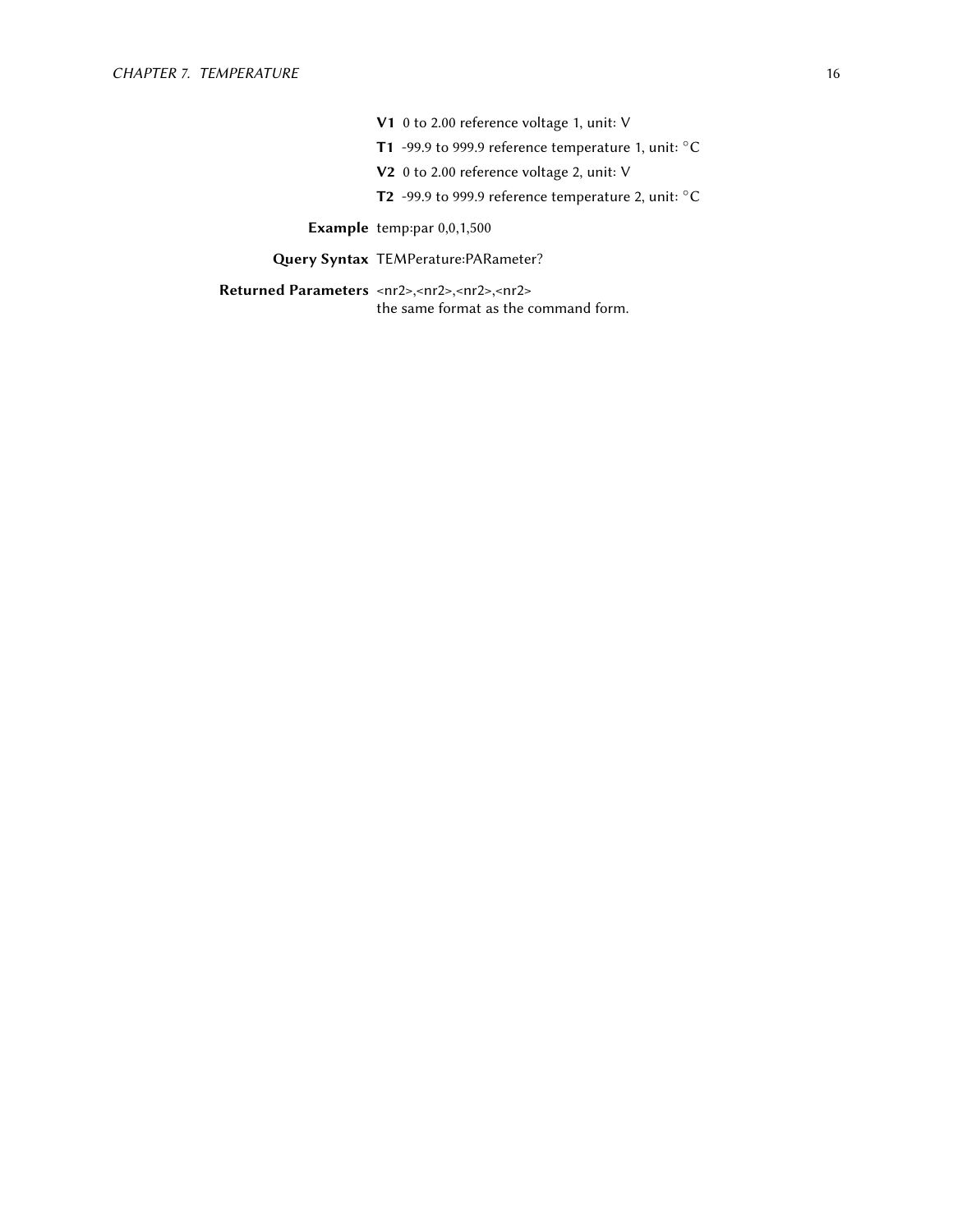## <span id="page-20-0"></span>**COMParator**

#### <span id="page-20-1"></span>8.1 COMParator[:STATe]

Description State of instrument comparator function. Command Syntax COMParator[:STATe] <br/>bool> Parameters 1, on, 0, or off Example comp on Query Syntax COMParator[:STATe]? Returned Parameters 1 for on and 0 for off

#### <span id="page-20-2"></span>8.2 COMParator:BEEPer

Description The state of the comparator beep behavior. Beep if the condition is true, either the value measured is IN range or it is HL or out of the set range.

- Note The instrument behavior is unusual. An error is shown on screen even when the command is formatted properly and accepted.
- Command Syntax COMParator:BEEPer <str>

Parameters OFF, HL or IN

Example comp:beep HL

Query Syntax COMParator:BEEPer?

Returned Parameters OFF, HL or IN

#### <span id="page-20-3"></span>8.3 COMParator:MODE

Description The comparator limit mode of the instrument, either absolute tolerance or proportional.

Command Syntax COMParator:MODE <str>

Parameters ATOLerance absolute tolerance PTOLerance proportional tolerance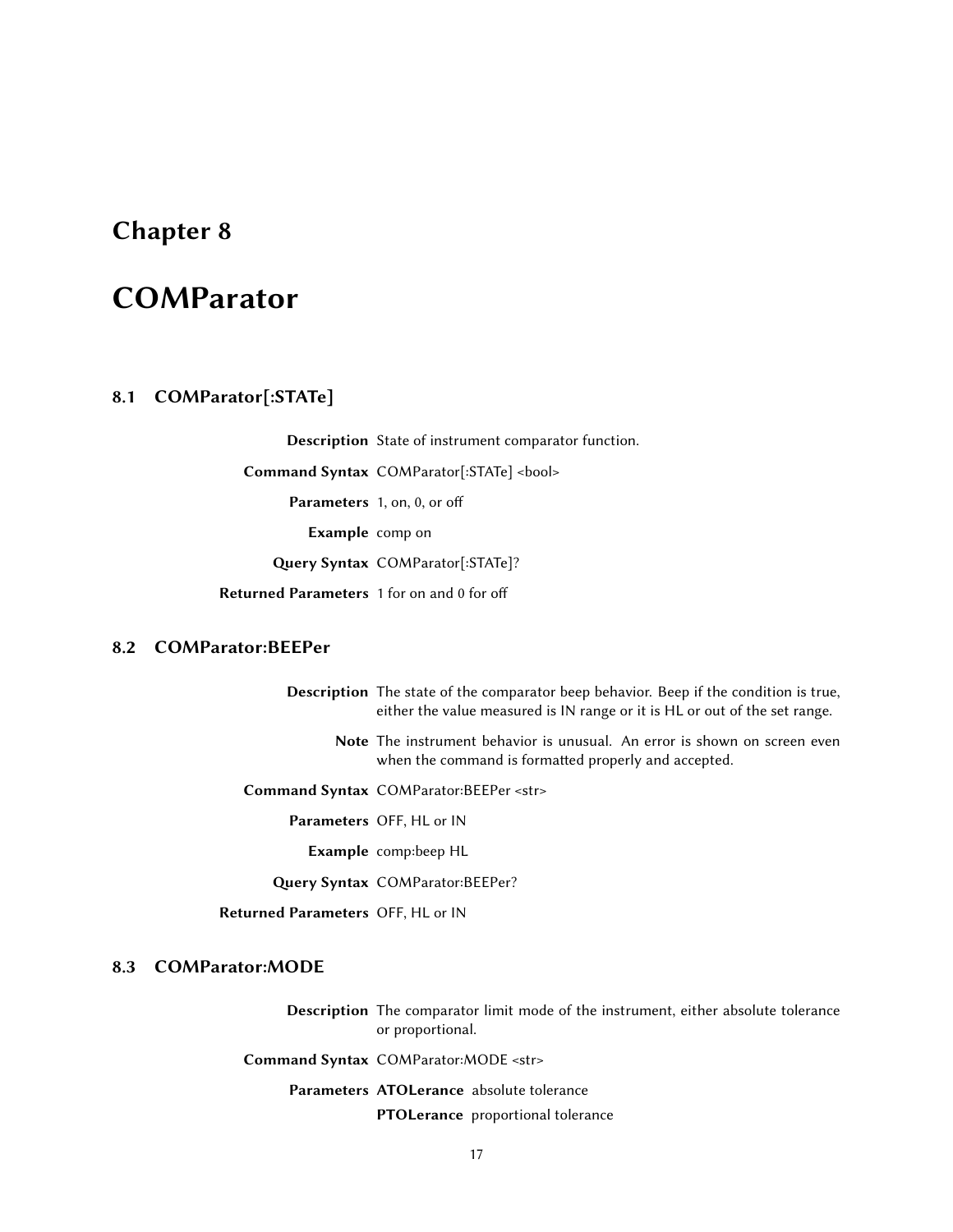Example comp:mode ptol

Query Syntax comp?

#### Returned Parameters ATOL or PTOL

#### <span id="page-21-0"></span>8.4 COMParator:UPPer

Description The upper comparator limit.

Note This value must be larger than the lower limit.

Command Syntax COMParator:UPPer <nr3>

**Parameters** 0 to 2.2E+6 units:  $\Omega$ 

Example comp:upper 18E-3

Query Syntax COMParator: UPPer?

Returned Parameters <nr3>

#### <span id="page-21-1"></span>8.5 COMParator:LOWer

Description The lower comparator limit.

Note This value must be smaller than the upper limit.

Command Syntax COMParator:LOWer <nr3>

**Parameters** 0 to 2.2E+6 units:  $\Omega$ 

Example comp:low 10E-3

Query Syntax COMParator:LOWer?

Returned Parameters <nr3>

#### <span id="page-21-2"></span>8.6 COMParator:REFerence

Description The reference or nominal resistance value for use with the comparator function.

Command Syntax COMParator:REFerence <nr3>

**Parameters** 0 to 2.2E+6 units:  $\Omega$ 

Example comp:ref 50E-3

Query Syntax COMParator:REFerence?

<span id="page-21-3"></span>Returned Parameters <nr3>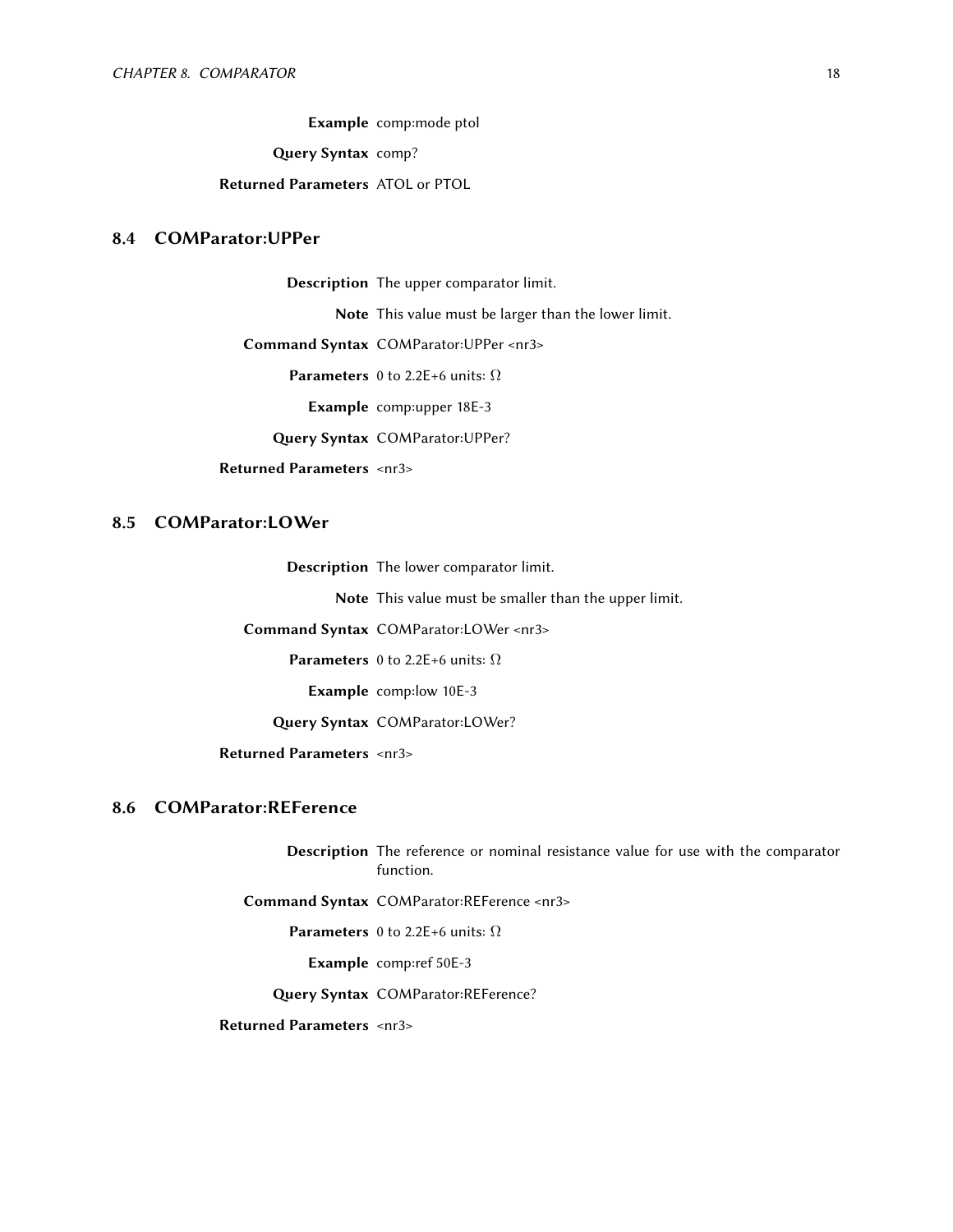#### 8.7 COMParator:PERCent

Description The percentage threshold for the comparator. The percentage is relative to the "reference" value set, NOM on screen in comparator mode.

Command Syntax COMParator:PERCent <nr2>

Parameters 0 to 99.999 units: %

Example comp:per 10%

Query Syntax COMParator:PERCent?

#### Returned Parameters <nr2>

#### <span id="page-22-0"></span>8.8 COMParator:RESult

Description Query the current comparator result.

Note ERR happens when there is a measurement error and the comparator function is enabled.

Query Syntax COMParator:RESult?

Returned Parameters <str> HI, IN, LO, OFF, or ERR

#### <span id="page-22-1"></span>8.9 COMParator:COUNter[:STATe]

Description Supposed to enable, disable and return the state of the counter function. Not working with current firmware. Leaving command as a placeholder.

Command Syntax COMParator:COUNter[:STATe] <bool>

Parameters 1, on, 0 or off

Example comparator:counter on

Query Syntax COMParator:COUNter[:STATe]?

Returned Parameters <nr1> 1 or 0

#### <span id="page-22-2"></span>8.10 COMParator:CLEAr

Description Supposed to clear the counter in comparator mode. Not working with current firmware. Leaving command as a placeholder.

Command Syntax COMParator:CLEAr

Parameters n/a

Example comp:clear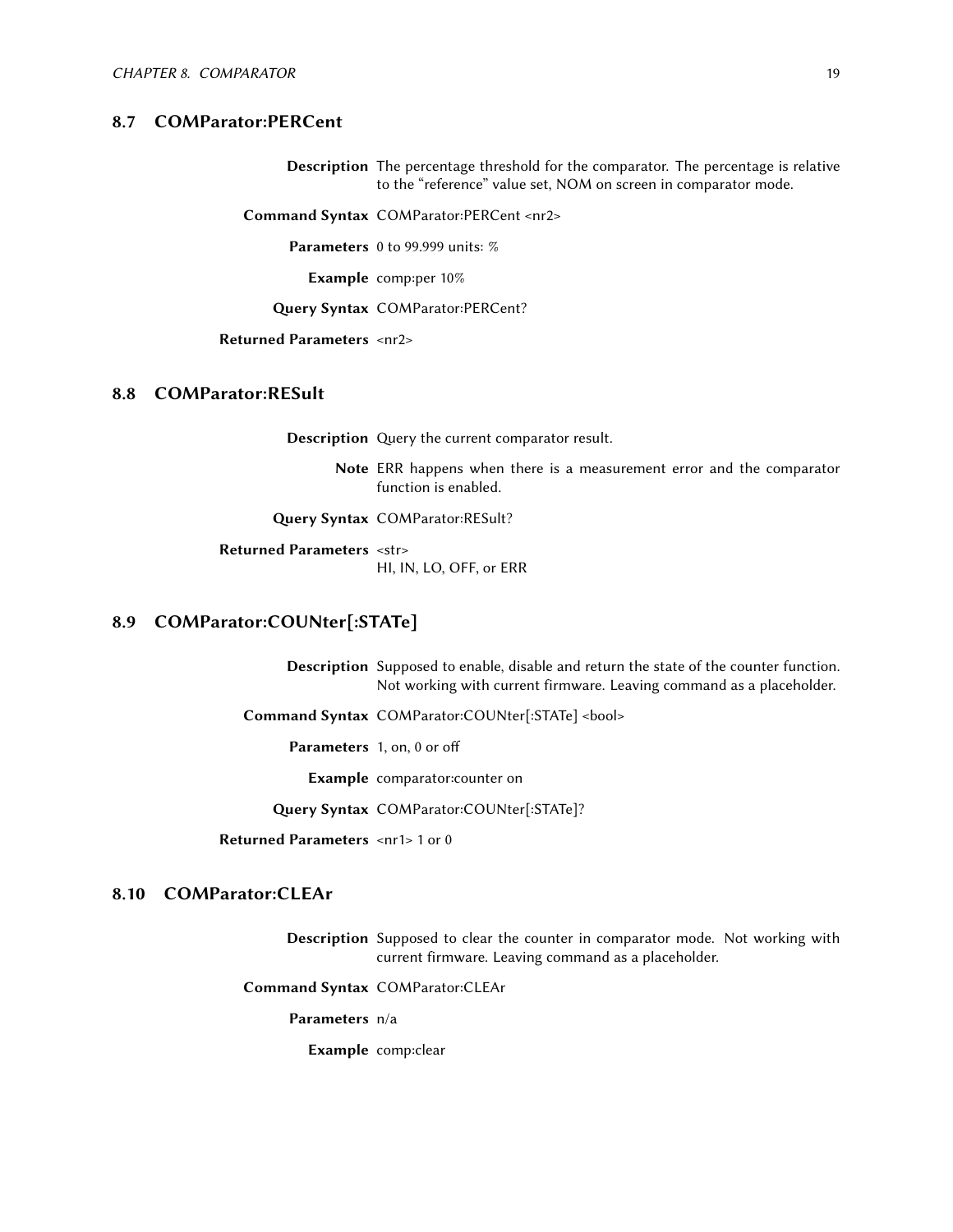## <span id="page-23-0"></span>BIN

#### <span id="page-23-1"></span>9.1 BIN[:STATe]

Description Setting of the BIN comparator function.

Command Syntax BIN[:STATe] <br/>bool>

Parameters 1, on, 0 or off

Example bin on

Query Syntax BIN[:STATe]?

Returned Parameters 1 or 0 for on and off respectively

#### <span id="page-23-2"></span>9.2 BIN:BEEPer

Description The beep mode when in BIN mode. Beeping on passing (gd) or failing (ng) is set via this command.

Command Syntax BIN:BEEPer <str>

Parameters OFF Beep does not sound

NG Beep sounds when measuring values outside of the BIN limits.

GD Beep sounds when a measured value is within BIN limits.

Example bin:beeper gd

Query Syntax BIN:BEEPer?

Returned Parameters OFF, GD or NG

#### <span id="page-23-3"></span>9.3 BIN:MODE

Description Configure BIN mode to use absolute (ATOLerance) ranges of values based on direct entry or by a percent deviation (PTOLerance) from the nominal values configured.

Command Syntax BIN:MODE <str>

Parameters ATOLerance Absolute value ranges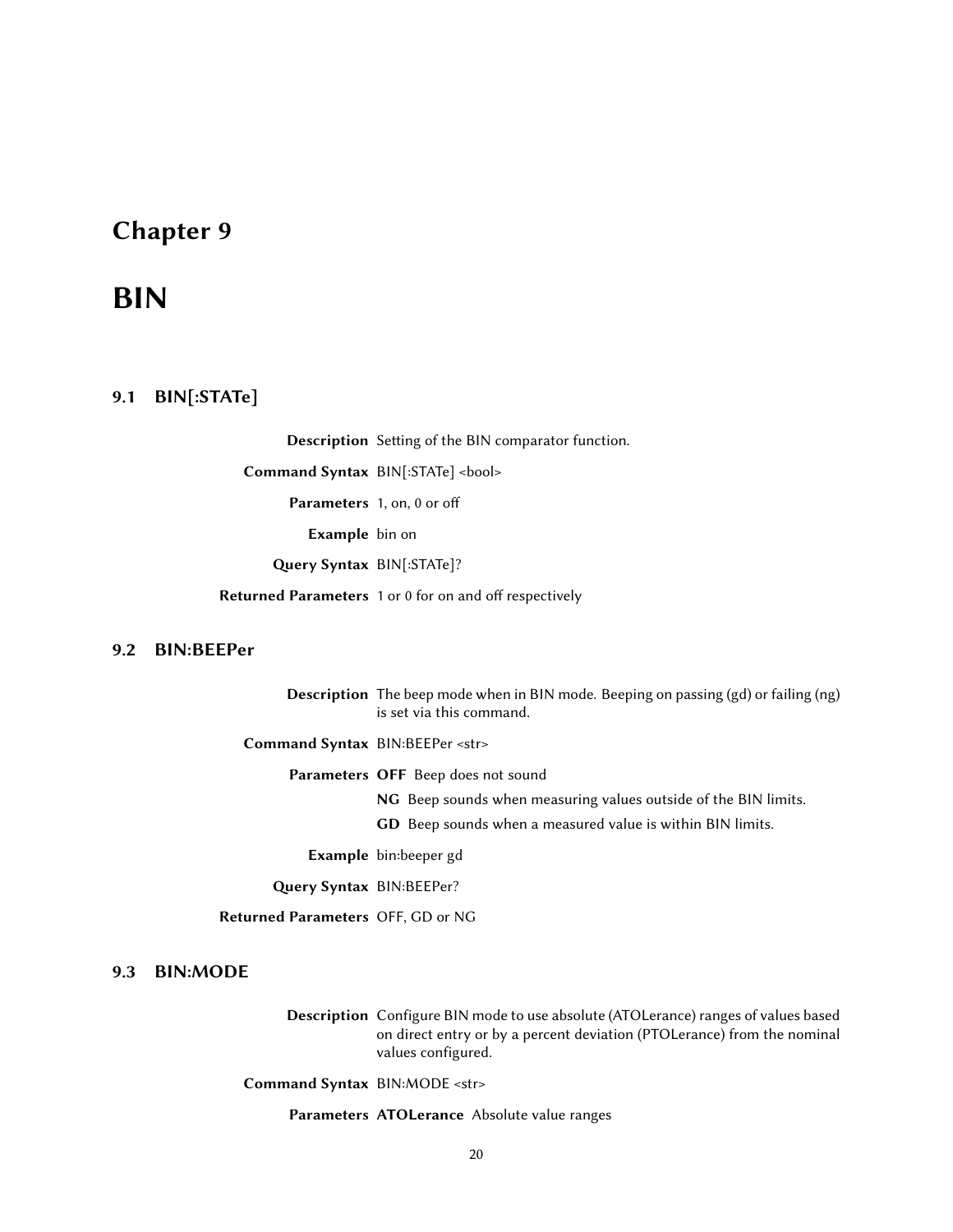PTOLerance Percent deviation from the nominal values

Example bin:mode ptol

Query Syntax BIN: MODE?

Returned Parameters ATOL or PTOL

#### <span id="page-24-0"></span>9.4 BIN:COLOr:NG

Description The color of a BIN icon when a value measures as Not Good for that bin.

Command Syntax BIN:COLOr:NG <str>

Parameters OFF, GRAY, RED, GREEN

Example bin:color:ng red

Query Syntax BIN:COLOr:NG?

Returned Parameters OFF, GRAY, RED, GREEN

#### <span id="page-24-1"></span>9.5 BIN:COLOr:GD

Description The color of a BIN icon when a value measures as Good for that bin.

Command Syntax BIN:COLOr:GD <str>

Parameters OFF, GRAY, RED, GREEN

Example bin:color:ng green

Query Syntax BIN:COLOr:GD?

Returned Parameters OFF, GRAY, RED, GREEN

Related Commands

#### <span id="page-24-2"></span>9.6 BIN:UPPer

Description The upper limit value of a particular BIN when in absolute tolerance mode.

Command Syntax BIN:UPPer <nr1>,<nr3>

Parameters <br/> <br/> <br/> <br/>svessistance>

 $\text{bin}$  Bin number (0-9)<sup>[1](#page-24-4)</sup> or (0-[2](#page-24-5))<sup>2</sup>

<resistance> 0 to 2.2E+6, the upper limit resistance value in Ohms

Example bin:upper

Query Syntax BIN:UPPer?<nr1>

Returned Parameters <nr3>

<span id="page-24-5"></span><span id="page-24-4"></span><span id="page-24-3"></span>1 2841 <sup>2</sup>2840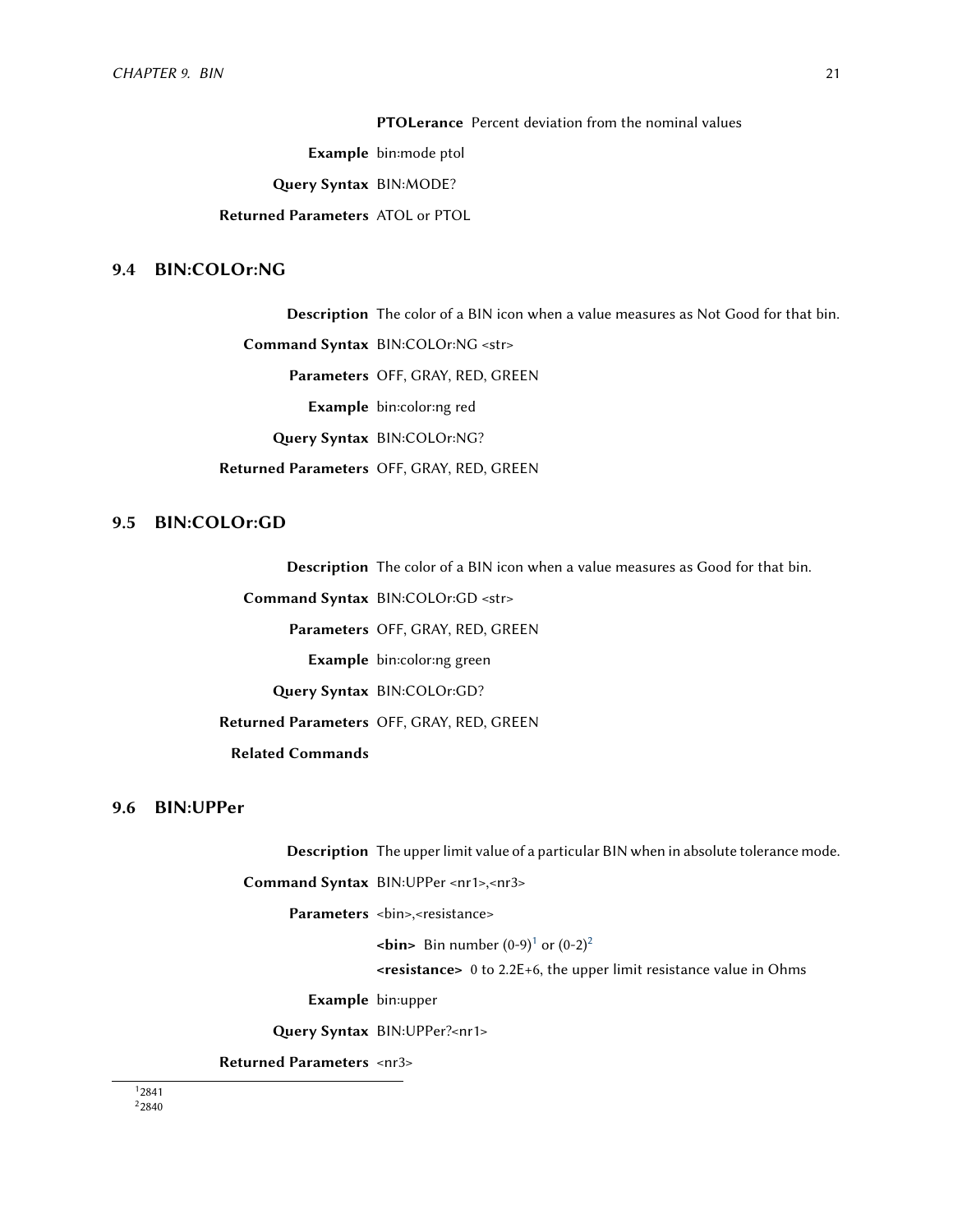#### 9.7 BIN:LOWer

Description The lower limit value of a particular BIN when in absolute tolerance mode.

Command Syntax BIN:UPPer <nr1>,<nr3>

Parameters <bin>,<resistance>

 $\text{bin}$  Bin number (0-9)<sup>[3](#page-25-3)</sup> or (0-2)<sup>[4](#page-25-4)</sup>

<resistance> 0 to 2.2E+6, the lower limit resistance value in Ohms

Example bin:upper

Query Syntax BIN:UPPer?<nr1>

Returned Parameters <nr3>

#### <span id="page-25-0"></span>9.8 BIN:REFerence

Description The nominal value for a particular BIN. The percentage (PTOLerance) uses this.

Command Syntax BIN:REFerence <nr1>,<nr3>

Parameters <br/> <br/> <tolerance>

 $\text{bin}$  Bin number (0-9)<sup>[5](#page-25-5)</sup> or (0-2)<sup>[6](#page-25-6)</sup>

<resistance> 0 to 2.2E+6, the nominal resistance value

Example bin:ref 0,20E-3

Query Syntax BIN:REFerence?

Returned Parameters <nr3>

#### <span id="page-25-1"></span>9.9 BIN:PERCent

Description The value tolerance for a particular bin nominal value

Command Syntax BIN:PERCent <nr1>,<nr3>

Parameters <br/> <br/> <br/> <br/> <tolerance>

 $\text{bin}$  Bin number (0-9)<sup>[7](#page-25-7)</sup> or (0-2)<sup>[8](#page-25-8)</sup>

<tolerance> 0 to 99.999, the percent tolerance

Example bin:perc 5

Query Syntax BIN:PERCent?

Returned Parameters <nr3>

<span id="page-25-4"></span><span id="page-25-3"></span><span id="page-25-2"></span>3 2841 4 2840

<span id="page-25-5"></span>5 2841

<span id="page-25-6"></span>6 2840

<span id="page-25-8"></span><span id="page-25-7"></span>7 2841 8 2840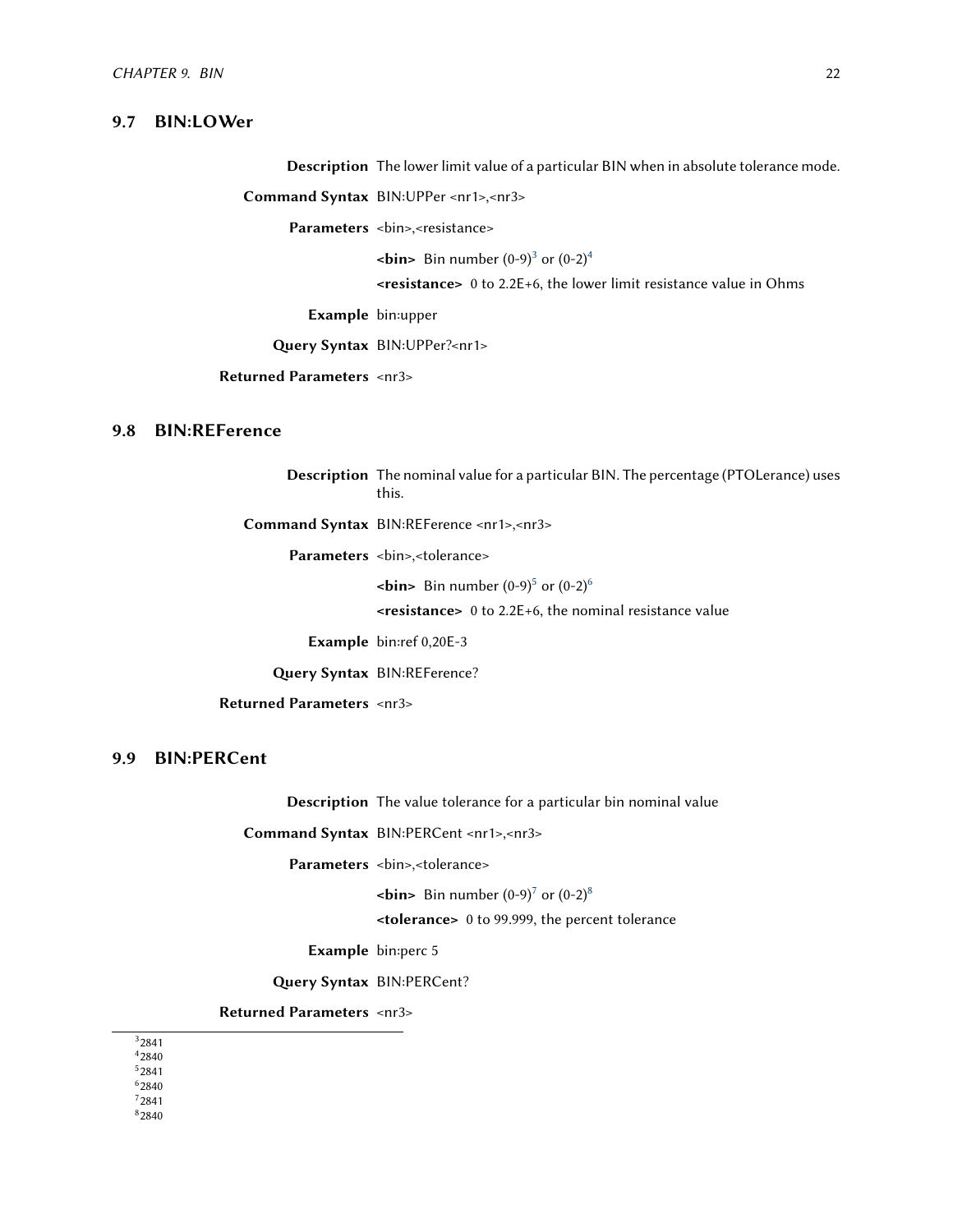#### 9.10 BIN:ENABle

Description Enable or disable bins. The parameter of this command represents each of the bins as a bit. The parameter is a decimal representation of the bits.

Command Syntax BIN:ENABle <nr1>

#### Parameters Model 2840: has 3 bins, so the range of values is 0-7.

| bin #   |   |   |  |
|---------|---|---|--|
| bit #   | 2 |   |  |
| decimal | 4 | 2 |  |

To determine the parameter, add the decimal values for each bin desired. Example: Bins 1 and 3

$$
ln 1 = 1 + 4 = 5
$$

Model 2841: There are 10 bins encoded using 10 bits.

| bin#    |     |     |     |    |          |    | ◠ | ີ |  |
|---------|-----|-----|-----|----|----------|----|---|---|--|
| bit #   |     |     |     |    |          |    |   | ⌒ |  |
| decimal | 512 | 256 | 128 | 64 | ົາ<br>ےر | 16 | O |   |  |

Example: Bins 10,9,4,3,2,1 enabled

 $\text{snr1}$  = 512+256+8+4+2+1 = 783

Example bin:enable 783

#### <span id="page-26-0"></span>9.11 BIN:RESult

- Description Retrieves the lowest (in the event of multiple qualifying bins) number matching bin if any. The return value is encoded in the same style as the BIN:ENABle (section [9.10\)](#page-25-2) command. That is, the bin result will be the decimal representation of the bin bit.
	- Note In the event that 2 or more bins contain the value measured, the lowest number bin will determine the result.

Query Syntax BIN:RESult?

#### Returned Parameters Model 2840:

| bin #                    | 2                  |   | 0   |           |    |    |    |   |   |                |          |
|--------------------------|--------------------|---|-----|-----------|----|----|----|---|---|----------------|----------|
| bit #                    | 3                  | 2 |     |           |    |    |    |   |   |                |          |
| decimal                  | 4                  | 2 |     |           |    |    |    |   |   |                |          |
|                          | <b>Model 2841:</b> |   |     |           |    |    |    |   |   |                |          |
| bin#                     | 9                  |   | 8   | 7         | 6  | -5 | 4  | 3 | 2 | 1              | $\theta$ |
| bit#                     | 10                 |   | 9   | 8         | 7  | 6  | 5  | 4 | 3 | $\overline{2}$ |          |
| decimal                  | 512                |   | 256 | 128       | 64 | 32 | 16 | 8 | 4 | $\overline{2}$ |          |
| $\overline{\phantom{0}}$ |                    |   |     | $\cdot$ . |    |    |    |   |   |                |          |

Example: return value is 4

A return value of 4 matches the decimal value for Bin 2, the bin found to match.

#### Example: return value is 256

A return value of 256 matches the decimal value for Bin 8, the bin found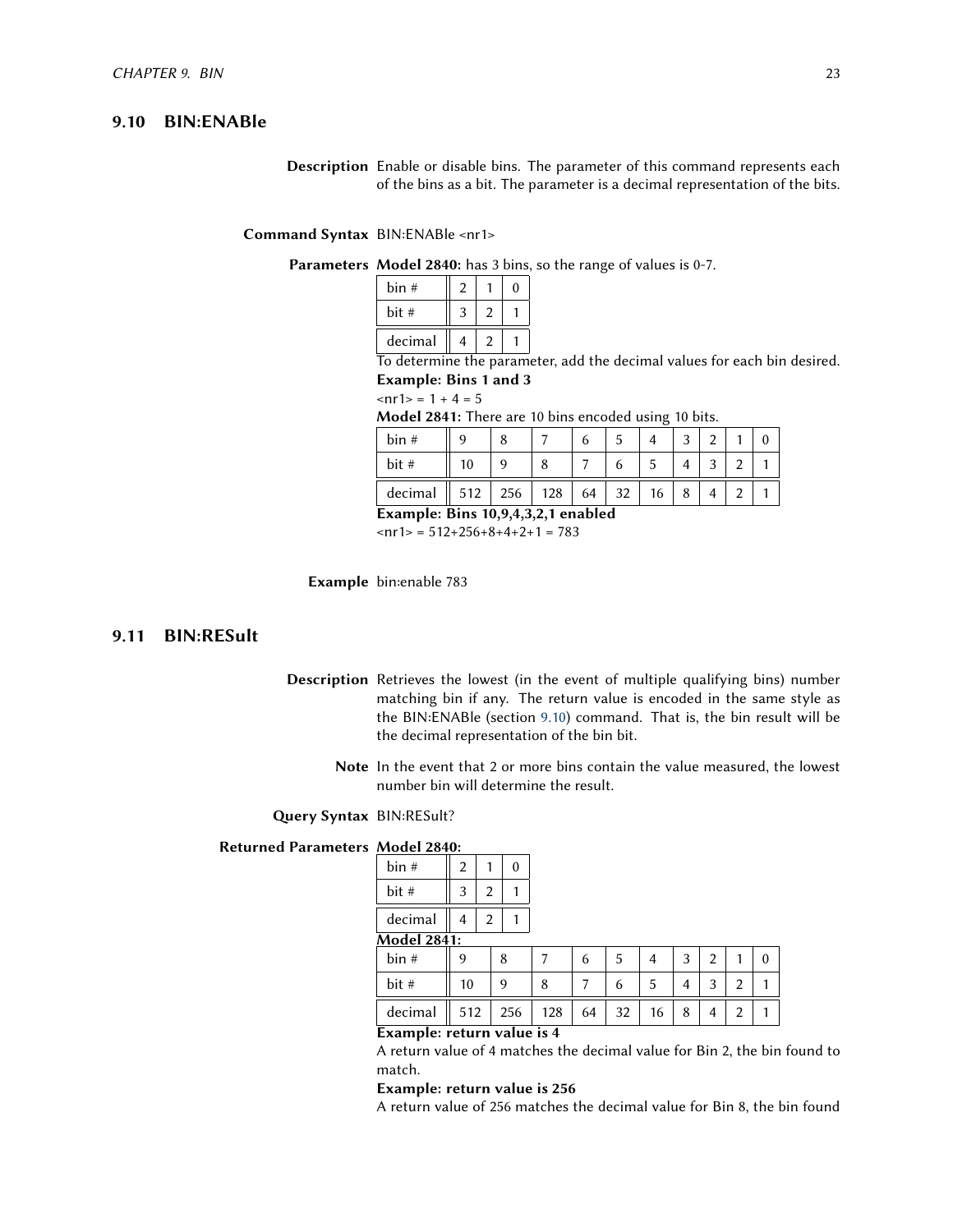to match.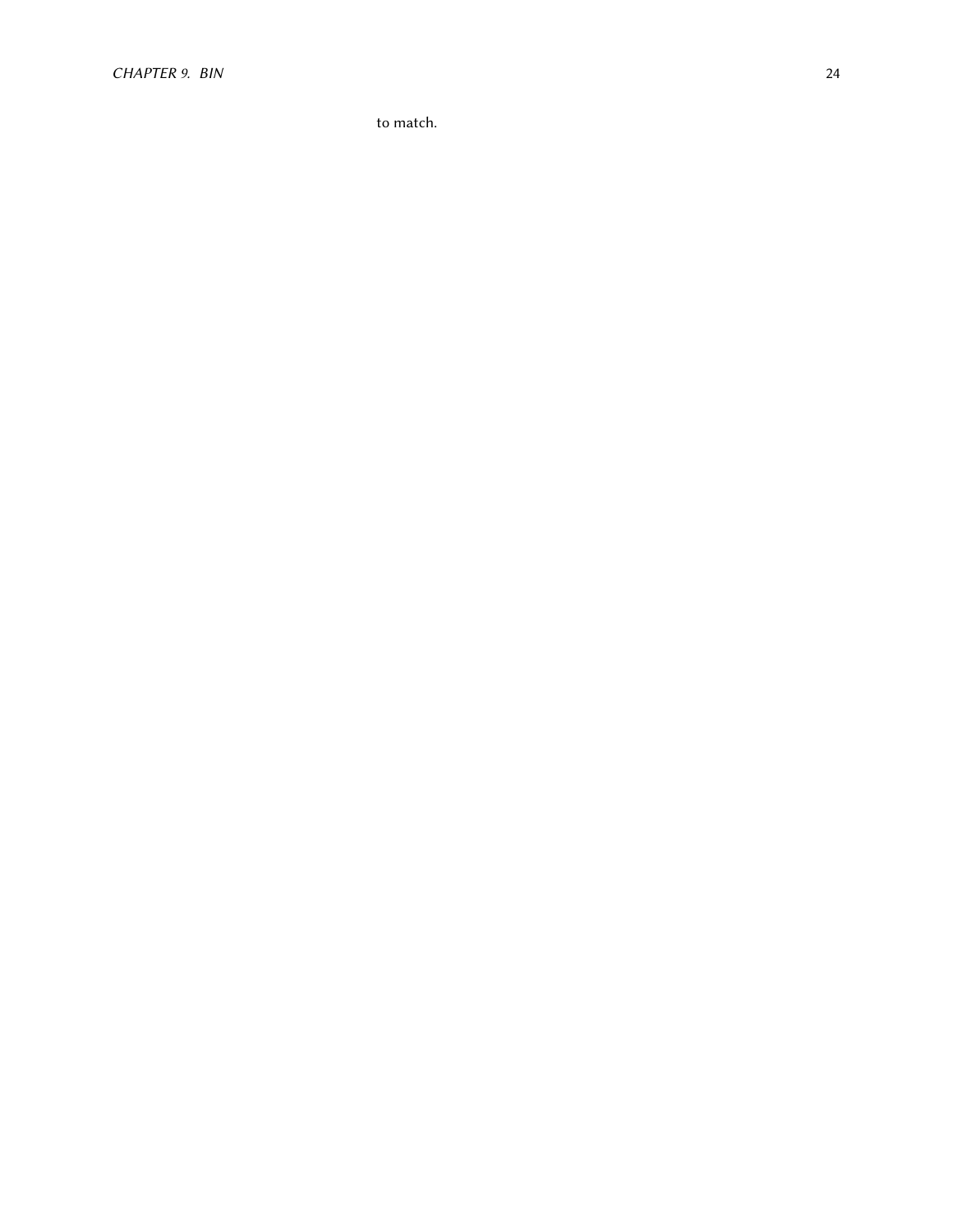## <span id="page-28-0"></span>**STATistics**

#### <span id="page-28-1"></span>10.1 STATistics[:STATe]

Description The state of the statistics function. Prior to enabling statistics, the display page must be on statistics. See section [2.1](#page-7-1)

Command Syntax STATistics[:STATe] <bool>

Parameters 1, on, 0, or off

Example stat on

Query Syntax STATistics[:STATe]?

Returned Parameters 1 for on and 0 for off

#### <span id="page-28-2"></span>10.2 STATistics:MODE

Description The "edge" or limit mode to use.

Note If statistics is active (STATistics[:STATe] on) this command is ignored and the value left unchanged. Disable statistics to enable changeability.

Command Syntax STATistics:MODE <str>

Parameters ATOLerance or PTOLerance

Example stat:mode atol

Query Syntax STATistics: MODE?

Returned Parameters PTOL or ATOL

#### <span id="page-28-3"></span>10.3 STATistics:UPPer

Description The upper comparison limit when in Absolute Tolerance mode.

Note If statistics is active (STATistics[:STATe] on) this command is ignored and the value left unchanged. Disable statistics to enable changeability.

Command Syntax STATistics:UPPer <nr3>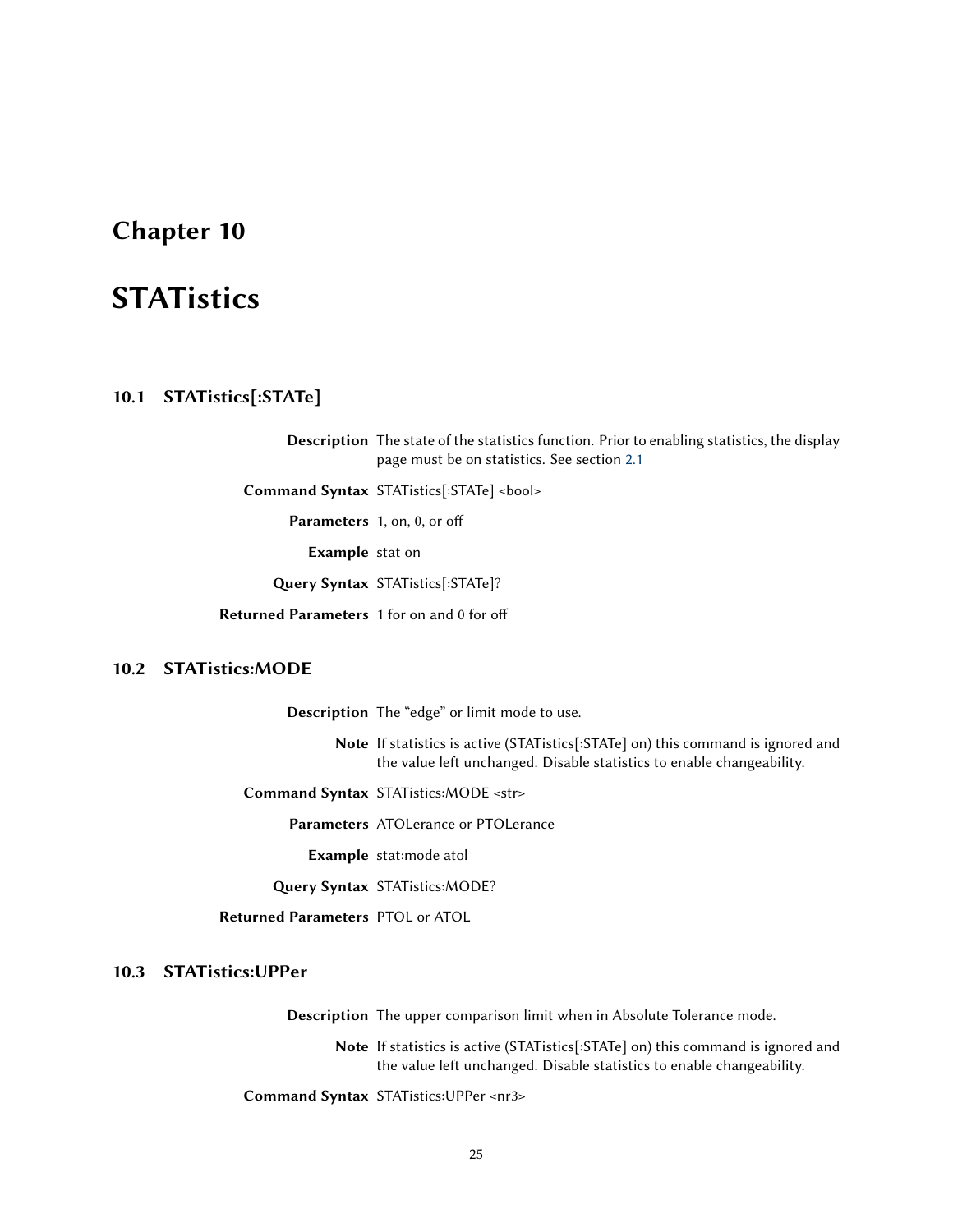**Parameters** 0 to 2.2E+6 units  $\Omega$ 

Example stat:upper 100e-3

Query Syntax STATistics: UPPer?

Returned Parameters <nr3>

#### <span id="page-29-0"></span>10.4 STATistics:LOWer

Description The lower comparison limit when in Absolute Tolerance mode.

Note If statistics is active (STATistics[:STATe] on) this command is ignored and the value left unchanged. Disable statistics to enable changeability.

Command Syntax STATistics:LOWer <nr3>

**Parameters** 0 to 2.2E+6 units  $\Omega$ 

Example stat:lower 50e-3

Query Syntax STATistics:LOWer?

Returned Parameters <nr3>

#### <span id="page-29-1"></span>10.5 STATistics:REFerence

Description The nominal or reference value to use for comparison.

Note If statistics is active (STATistics[:STATe] on) this command is ignored and the value left unchanged. Disable statistics to enable changeability.

Command Syntax STATistics:REFerence <nr3>

**Parameters** 0 to 2.2E+6 units  $\Omega$ 

Example stat:ref 75.0e-3

Query Syntax STATistics:REFerence?

#### Returned Parameters

#### <span id="page-29-2"></span>10.6 STATistics:PERCent

Description The percent deviation from the reference value to use for comparison.

Note If statistics is active (STATistics[:STATe] on) this command is ignored and the value left unchanged. Disable statistics to enable changeability.

Command Syntax STATistics:PERCent <nr2>

Parameters 0 to 99.999%

Example stat:percent 10

Query Syntax STATistics:PERCent?

<span id="page-29-3"></span>Returned Parameters <nr2>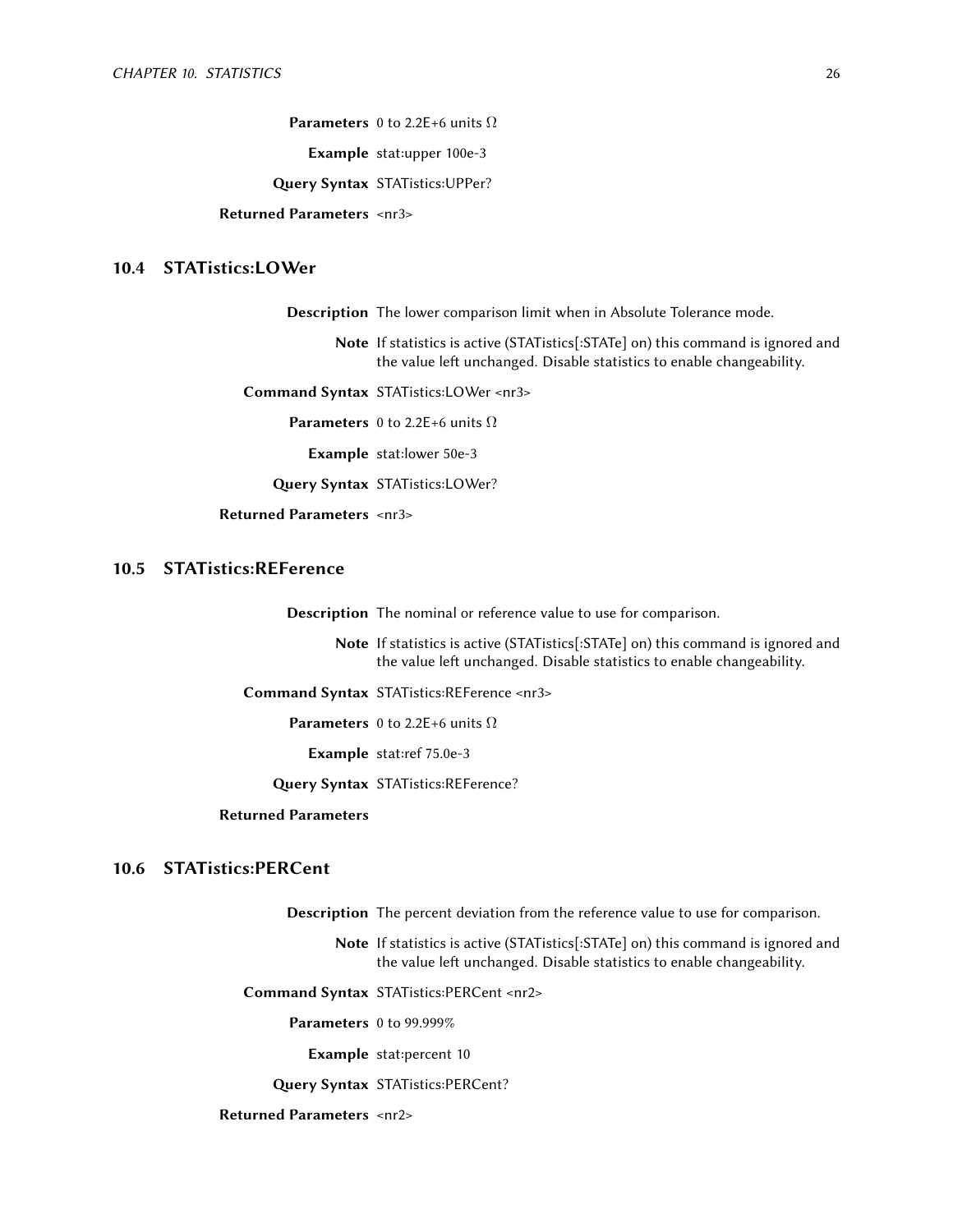#### 10.7 STATistics:CLEAr

Description Command for clearing statistical data.

Note If statistics is active (STATistics[:STATe] on) this command is ignored and the value left unchanged. Disable statistics to issue this command.

Command Syntax STATistics:CLEAr

Parameters none

Example stat:clear

#### <span id="page-30-0"></span>10.8 STATistics:NUMBer

Description The number of statistical samples and how many of them are within the comparison settings.

Note Information incomplete.

Query Syntax STATistics:NUMBer?

Returned Parameters <nr1>,<nr1> total sample count, In range sample count

#### <span id="page-30-1"></span>10.9 STATistics:MEAN

Description The mean sample value.

Query Syntax STATistics:MEAN?

Returned Parameters <nr3>

#### <span id="page-30-2"></span>10.10 STATistics:MAXimum

Description The maximum sample value and sample number

Note If the statistical values are invalid, no samples taken for example, the return value is 9.90000E+37,0.

Query Syntax STATistics: MAXimum?

Returned Parameters <nr3>,<nr1> Max value, Sample number of max value

#### <span id="page-30-3"></span>10.11 STATistics:MINimum

Description The minimum sample value and sample number

Note If the statistical values are invalid, no samples taken for example, the return value is 9.90000E+37,0.

Query Syntax STATistics: MINimum?

<span id="page-30-4"></span>Returned Parameters <nr3>,<nr1> Min value, Sample number of min value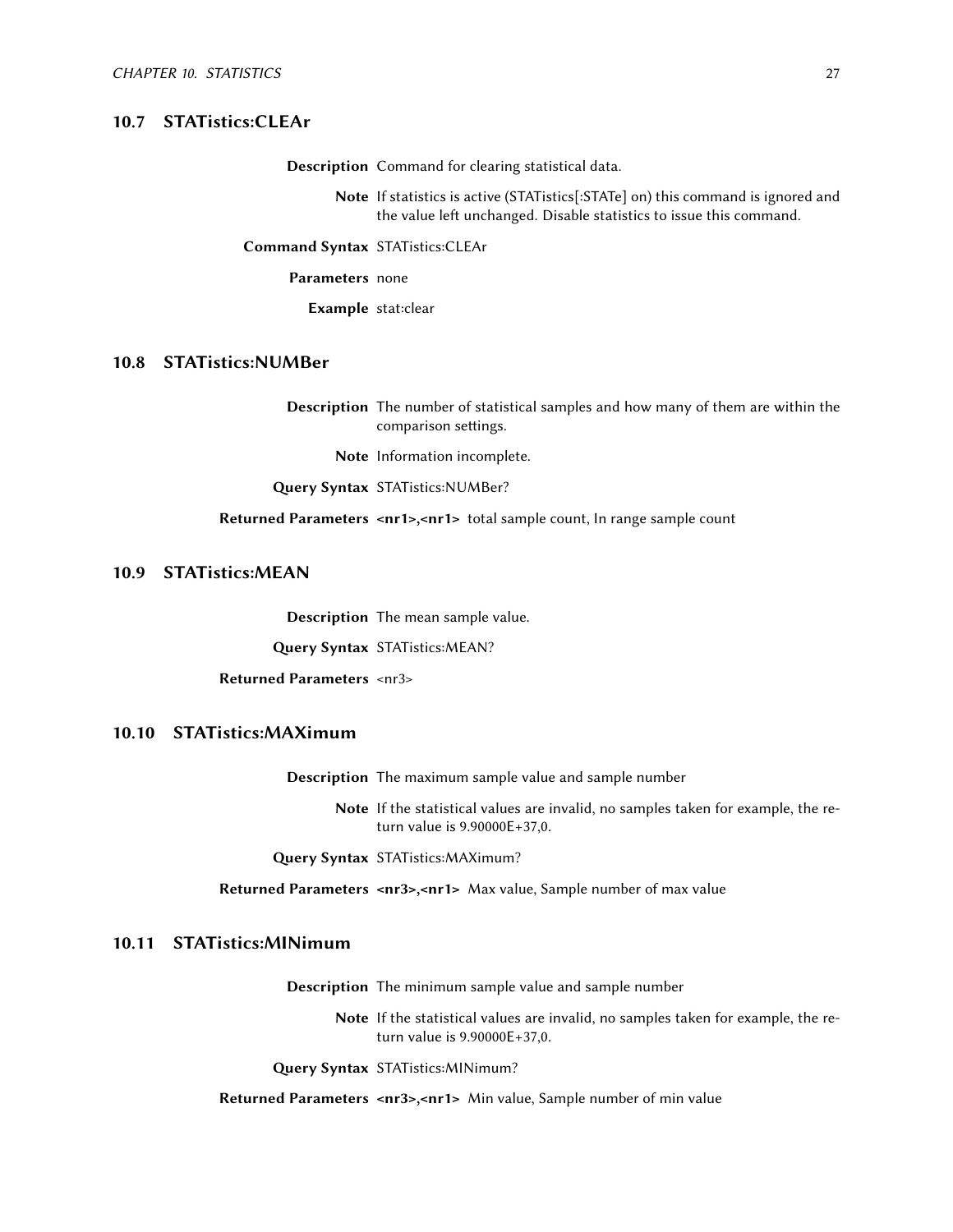#### 10.12 STATistics:COUNt

Description The statistical comparison results

Query Syntax STATistics:COUNt?

Returned Parameters <nr1>,<nr1>,<nr1>,<nr1> High, In, Low, and Measurement error counts

#### <span id="page-31-0"></span>10.13 STATistics:DEViation

Description The statistics standard deviation

Query Syntax STATistics:DEViation?

Returned Parameters <nr3>

#### <span id="page-31-1"></span>10.14 STATistics:VARiance

Description The statistical sample variance Query Syntax STATistics:VARiance? Returned Parameters <nr3>

#### <span id="page-31-2"></span>10.15 STATistics:CP

Description The Process Capability indicies (Cp, Cpk) Query Syntax STATistics:CP? Returned Parameters <nr2>,<nr2> Cp, Cpk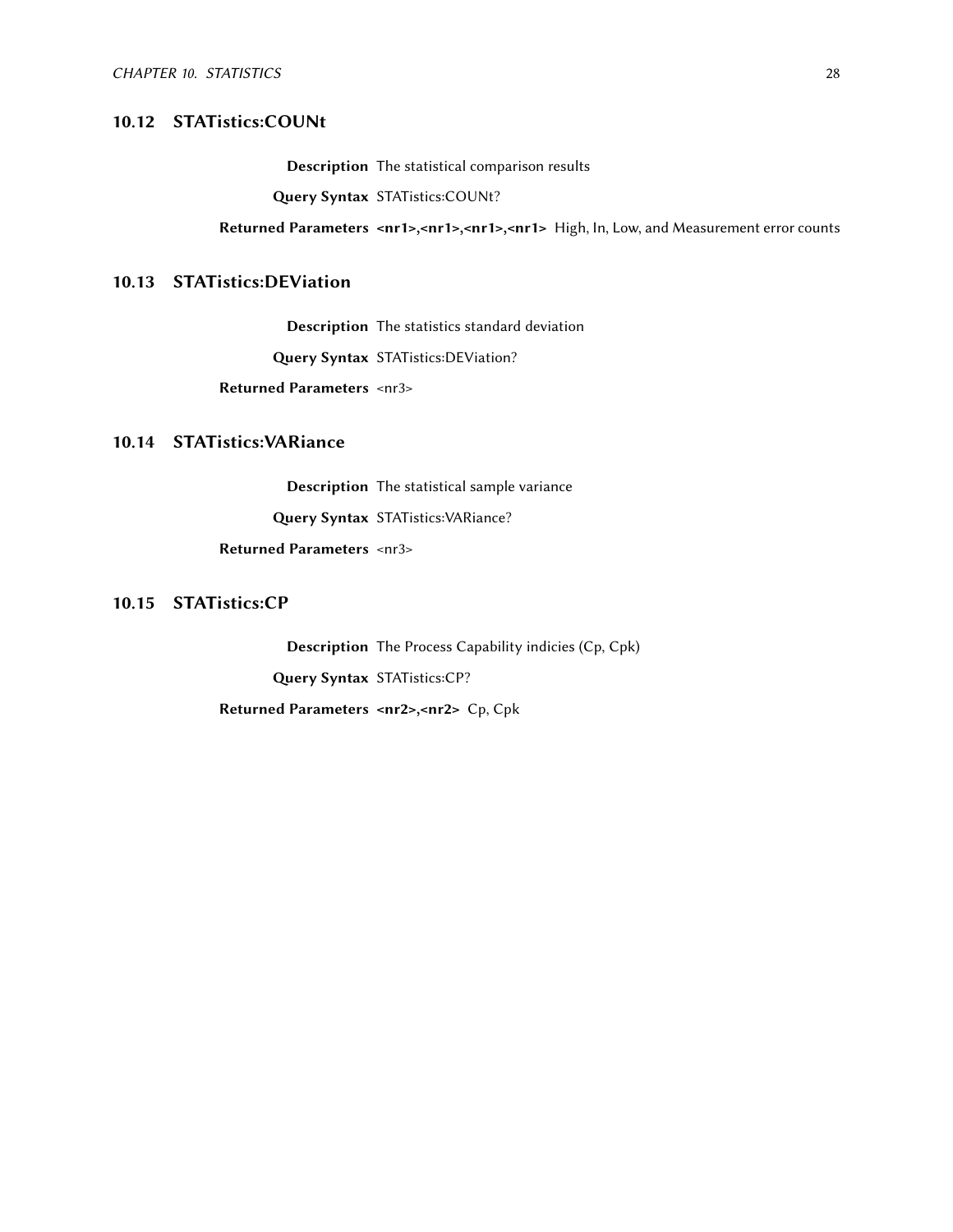## <span id="page-32-0"></span>IO

<span id="page-32-1"></span>These commands refer to the handler of the instrument.

#### 11.1 IO:OUT

Description Set the value output by the pins.

Note 2841 only

Command Syntax IO:OUT <nr1>

Parameters A decimal representation of the pin states.

| Data Bit                                                    |    |    |    |  |                  |
|-------------------------------------------------------------|----|----|----|--|------------------|
| Output Bit   OUT7   OUT6   OUT5   OUT4   OUT3   OUT2   OUT1 |    |    |    |  | OUT <sub>0</sub> |
| Pin                                                         | 50 | 49 | 48 |  |                  |

Example io:out 128 (Pin 7 high and the rest low)

#### <span id="page-32-2"></span>11.2 IO:IN

Description State of the handler pins RTIG and PRINT, see the user manual for details.

Note 2841 only

Query Syntax io:in?

Returned Parameters <nr1> decimal representation of the pin states.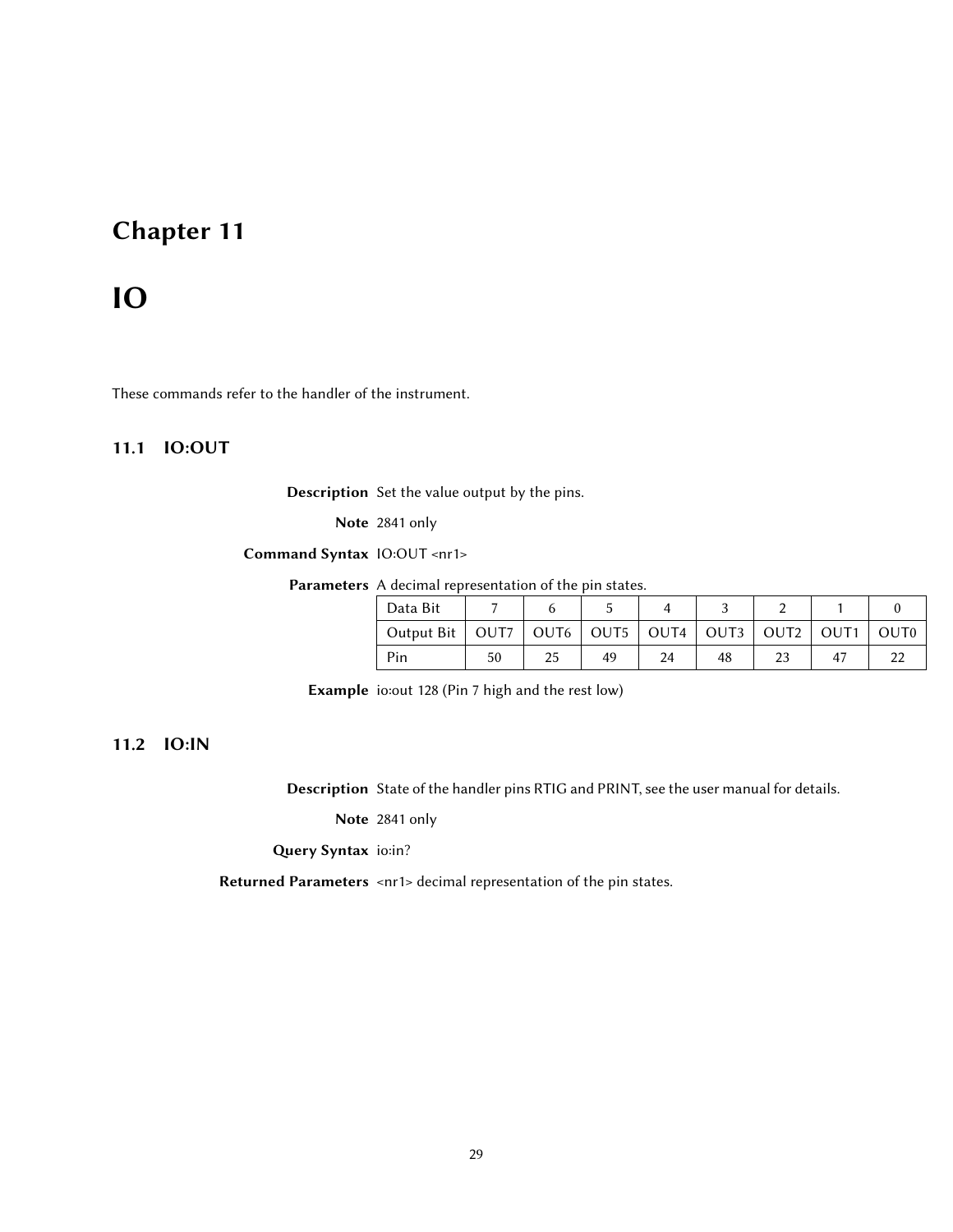## <span id="page-33-0"></span>**SYStem**

#### <span id="page-33-1"></span>12.1 SYSTem:BEEPer:STATe

Description The state of the beep feature Command Syntax SYSTem:BEEPer:STATe <bool> Parameters 1, on, 0, off Example system:beeper:state o Query Syntax SYSTem:BEEPer:STATe? Returned Parameters 1 for on and 0 for off

#### <span id="page-33-2"></span>12.2 SYSTem:LFRequency

Description The AC line frequency powering the meter. This helps reduce noise and improve accuracy.

Command Syntax SYSTem:LFRequency <nr1>

Parameters 50 or 60 unit Hertz or cps

Example system:lfr 60

Query Syntax SYSTem:LFRequency?

Returned Parameters <nr1> 50 or 60

#### <span id="page-33-3"></span>12.3 SYSTem:SAVE

Description Save the current configuration of the unit.

<span id="page-33-4"></span>Command Syntax SYSTem:SAVE <nr1>,<str>

Parameters Table location, File name

Table location 1 through 30 File name 15 or fewer character without a file extension Example syst:save 8,bkp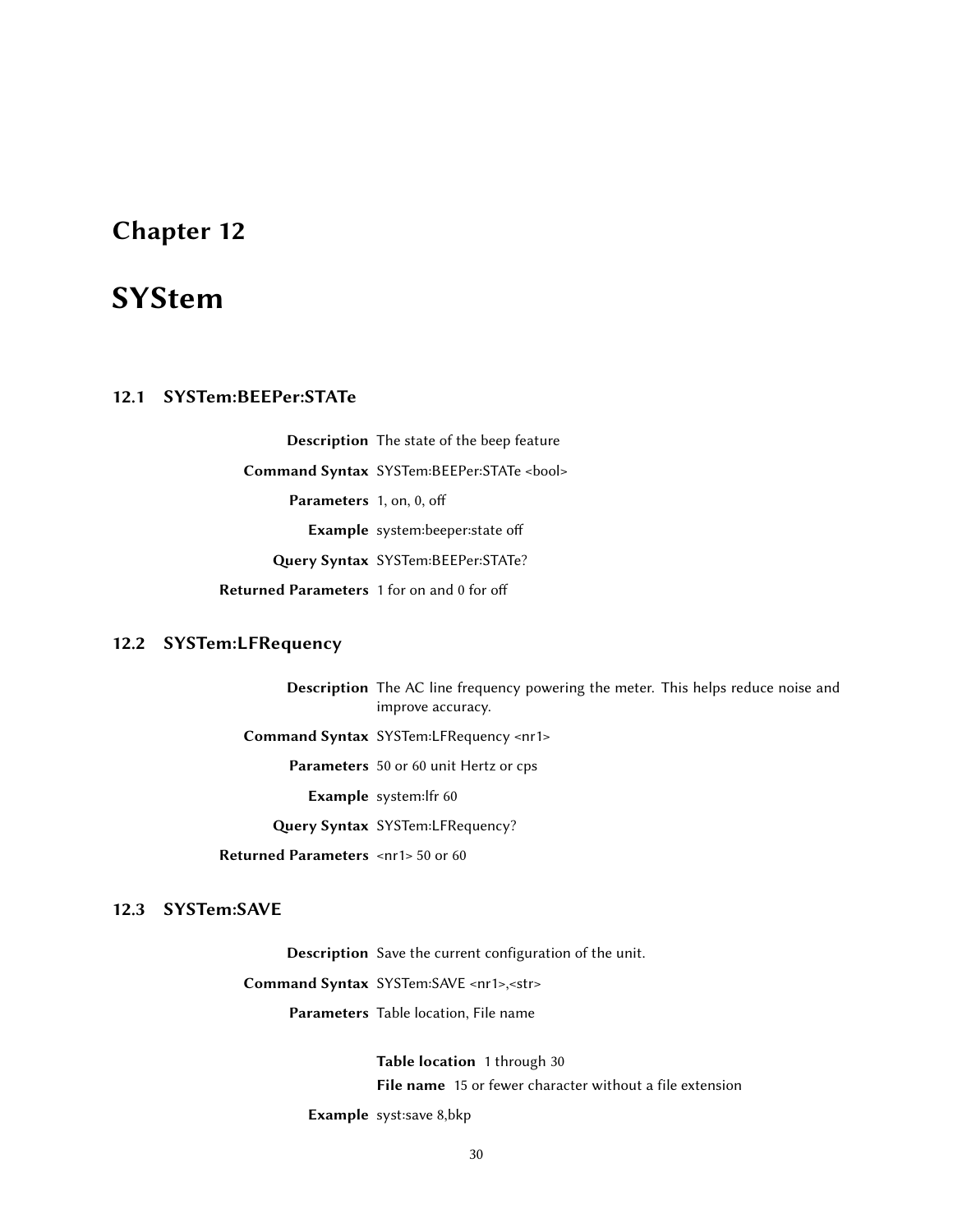#### 12.4 SYSTem:LOAD

Description Recall a set of settings from memory Command Syntax SYSTem:LOAD <nr1> Parameters The table location number desired Example syst:load 8

#### <span id="page-34-0"></span>12.5 SYSTem:EXTernalout

Description Output of the comparator results to the handler interface.

Note 2841 only

Command Syntax SYSTem:EXTernalout <str>

Parameters BIN or BCD The representation of the results.

Example syst:ext bcd

Query Syntax SYSTem:EXTernalout?

Returned Parameters <str> - BIN or BCD

#### <span id="page-34-1"></span>12.6 SYSTem:EOC:MODE

Description End of Conversion indication mode Command Syntax SYSTem:EOC:MODE <str> Parameters HOLD or PULSe Example syst:eoc:mode pulse Query Syntax SYSTem:EOC:MODE?

Returned Parameters <str>

#### <span id="page-34-2"></span>12.7 SYSTem:EOC:PULSe

<span id="page-34-3"></span>Description EOC pulse width Command Syntax SYSTem:EOC:PULSe <nr2> Parameters pulse width in seconds Example SYSTem:EOC:PULS 0.02 Query Syntax SYSTem:EOC:PULSe? Returned Parameters <nr2>